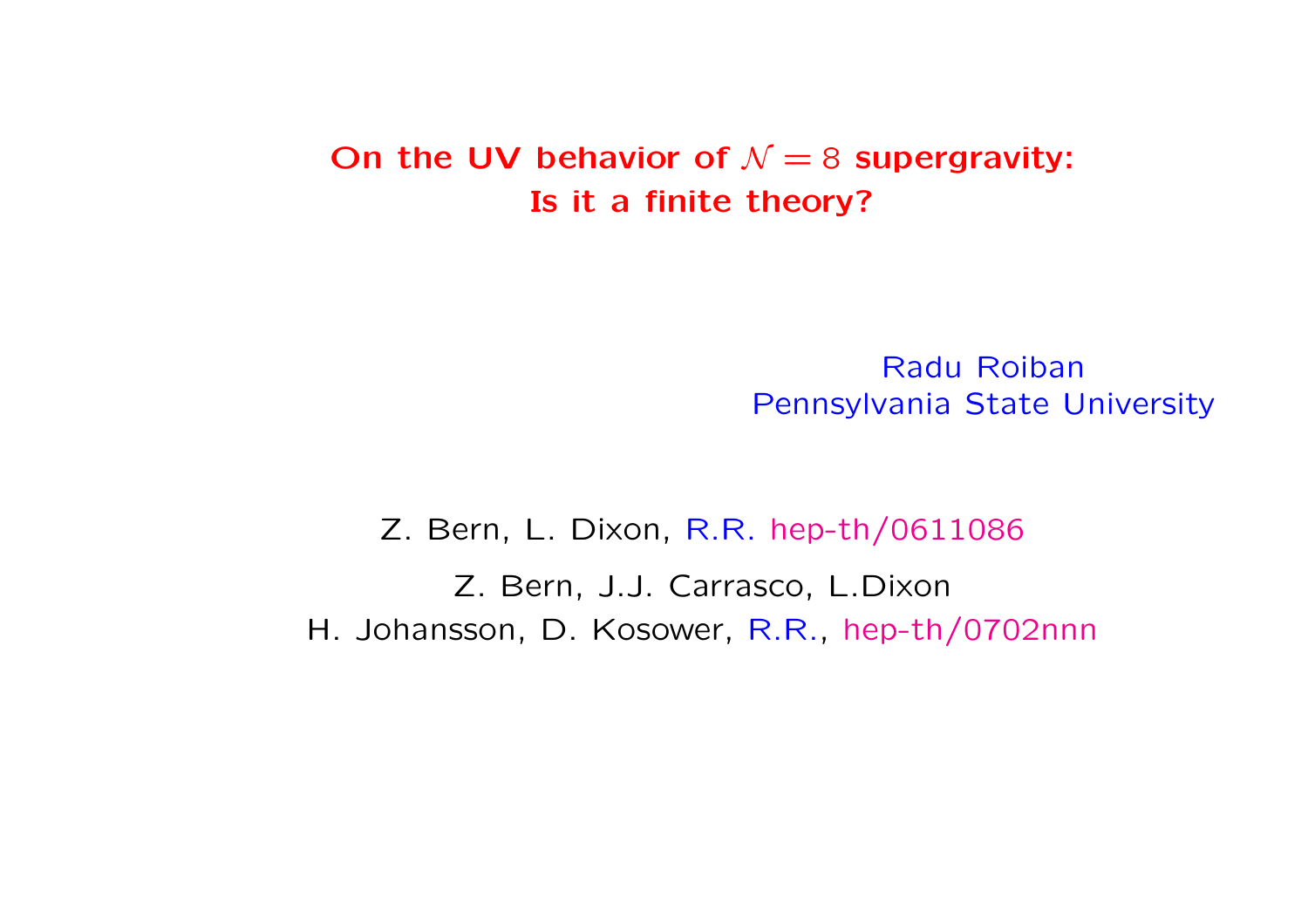# Introduction

 $\bullet \qquad G_N \sim 1/M_{Pl}^2$  is dimensionfull

 $\rightarrow$  quantization of gravity following usual rules of point-like quantum field theory leads to a nonrenormalizable theory

- Requires UV completion or Different rules  $\blacksquare$
- **•** String theory:
	- new length scale extended objects  $\blacksquare$
	- infinitely many fields  $\blacksquare$
- LQG
	- nonperturbative effects  $\blacksquare$
- Is it possible to remain within standard field theory framework?
	- symmetries: supersymmetry can make nongravitational  $\blacksquare$ theories perturbatively finite. Can it do the same for gravity?

Most symmetric of supergravities:  $\mathcal{N} = 8$  (32 supercharges)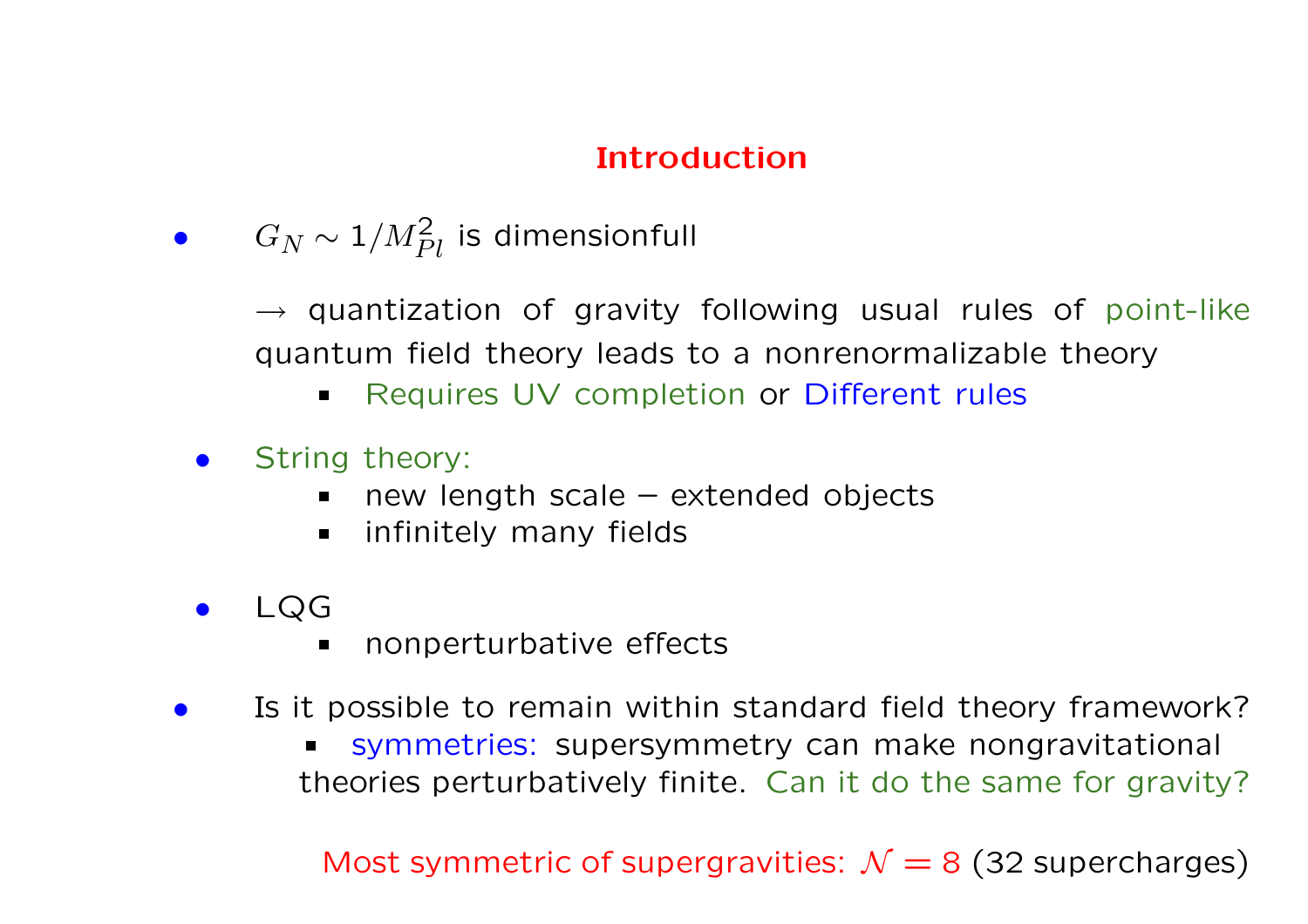•  $\mathcal{N}=8$  Supergravity deWit, Freedman (1977)

Cremmer, Julia,+Scherk (1978, 1979)

- largest amount of supersymmetry and spins smaller than 2
- classically unique; smallest representation of the symmetry algebra contains the graviton
- spectrum:  $2^8 = 256$  massless fields

helicity  $-2$   $-3/2$   $-1$   $-1/2$  0  $+1/2$   $+1$   $+3/2$   $+2$ number of fields 1 8 28 56 70 56 58 8 1 names  $h^ \psi_i^ \overline{i}$   $v_{ij}^ \chi_{ijk}^ s_{ijkl}$   $\chi_{ijk}^+$   $v_{ij}^+$   $\psi_i^+$  $\frac{1}{i}$   $h^+$ 

- 32 supercharges,  $SU(8)$  R-symmetry,  $E_7$  duality symmetry,  $\langle$  add your name here $\rangle$  symmetry
- spectrum  $=$  tensor product of 2  $\mathcal{N}=4$  abelian vector multiplets

helicity

\n
$$
\begin{array}{cccccc}\n-1 & -1/2 & 0 & +1/2 & +1 \\
\text{number of fields} & 1 & 4 & 6 & 4 & 1 \\
v^- & x_i^- & s_{ij} & x_i^+ & v^+ \\
\end{array}
$$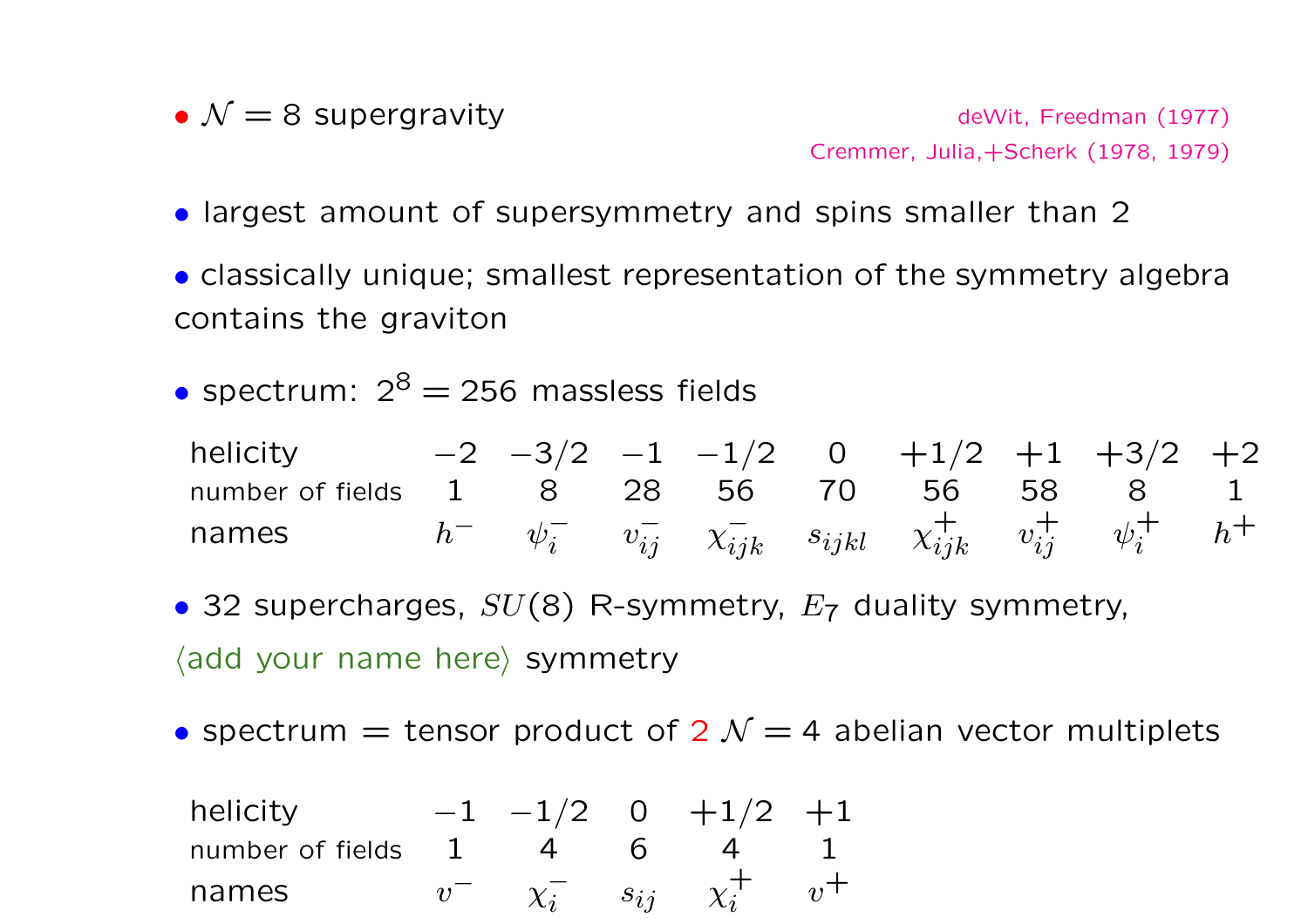What do we know about perturbative gravity and supergravity?

- Pure gravity
	- covariance: on-shell counterterms are built out of Riemann  $\blacksquare$ tensors together with the condition  $R_{\mu\nu} = 0$  and  $R = 0$
	- dimensional analysis:  $[G_N] = -[R] = -2 \rightarrow \#R$ -s = 1+#loops
	- 1-loop: total derivative in 4d:  $R_{ijkl}R^{ijkl}-2R_{ij}R^{ij}+R^2$  $\blacksquare$  . 't Hooft, Veltman
	- 2-loops: Feynman diagram calculation⇒nontrivial counterterm  $\blacksquare$  $S_{\textsf{ct}}^{2\,\textsf{loops}}=c_2\,R^{ij}{}_{kl}R^{kl}{}_{pq}R^{pq}{}_{ij}$  with  $c_2\neq 0$  Goroff, Sangotti; van de Ven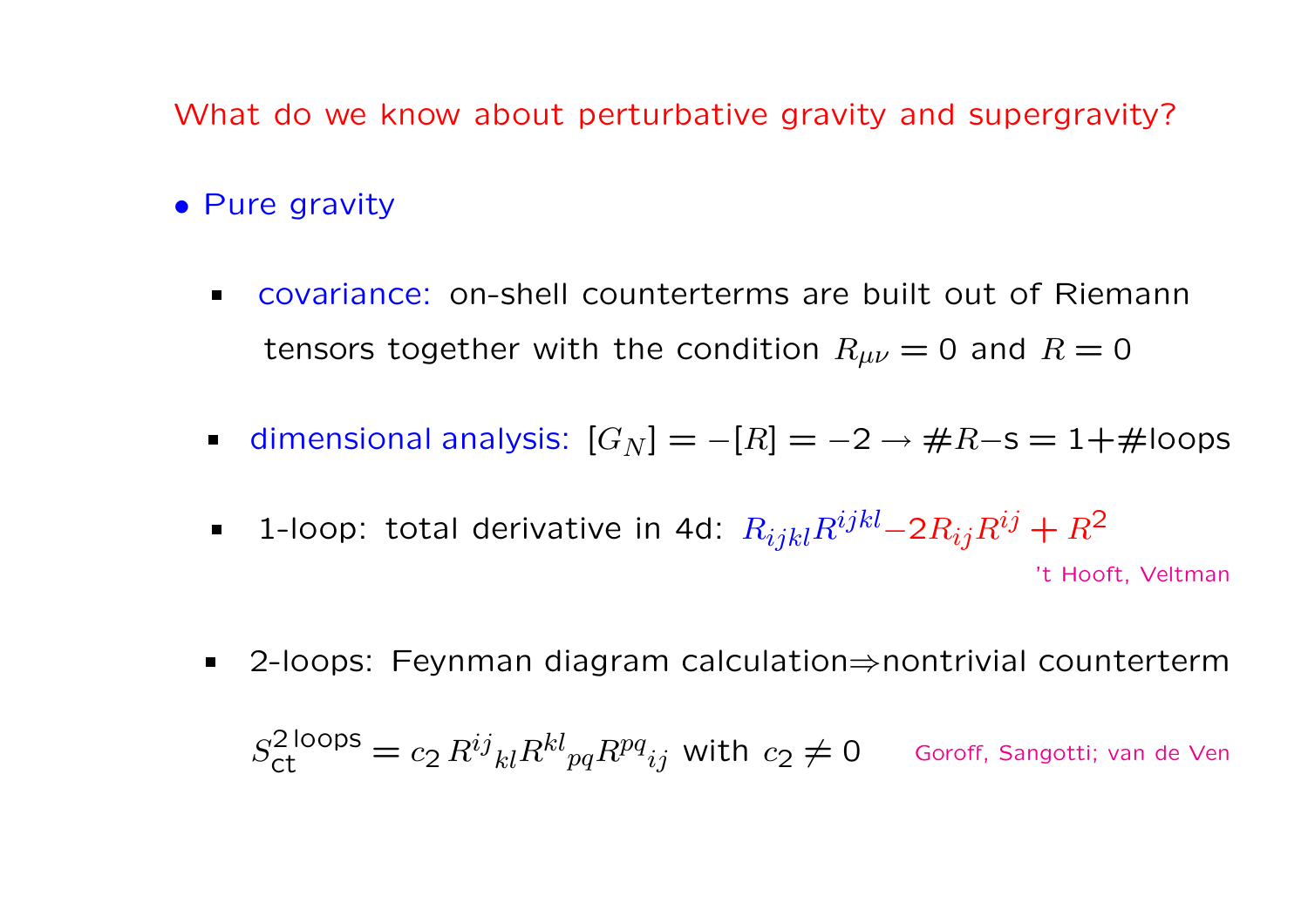•  $\mathcal{N} = 8$  supergravity

General reasoning:

- **R**<sup>3</sup> cannot be supersymmetrized Grisaru; Tomboulis
- supersymmetric completion of  $R^4$  allowed at 3-loops Deser, Kay, Stelle; Kallosh, Howe, Stelle, Townsend

Explicit calculations; improved general arguments

- 1-loop, 4-, 5-, 6-, (7-)points Bern, Dixon, Dunbar, Perelstein, Rozowski Bjerrum-Bohr, Dunbar, Ita, etc
- 2-loops 4-point **Bern, Dixon, Dunbar, Perelstein, Rozowski**  $\Diamond$  partial higher loop computations:

first counterterm in  $d = 4$  may appear at 5 loops

confirmed by superspace powercounting Howe, Stelle  $\blacksquare$  $\circ$  speculation: first counterterm may appear at 6 loops in  $d = 4$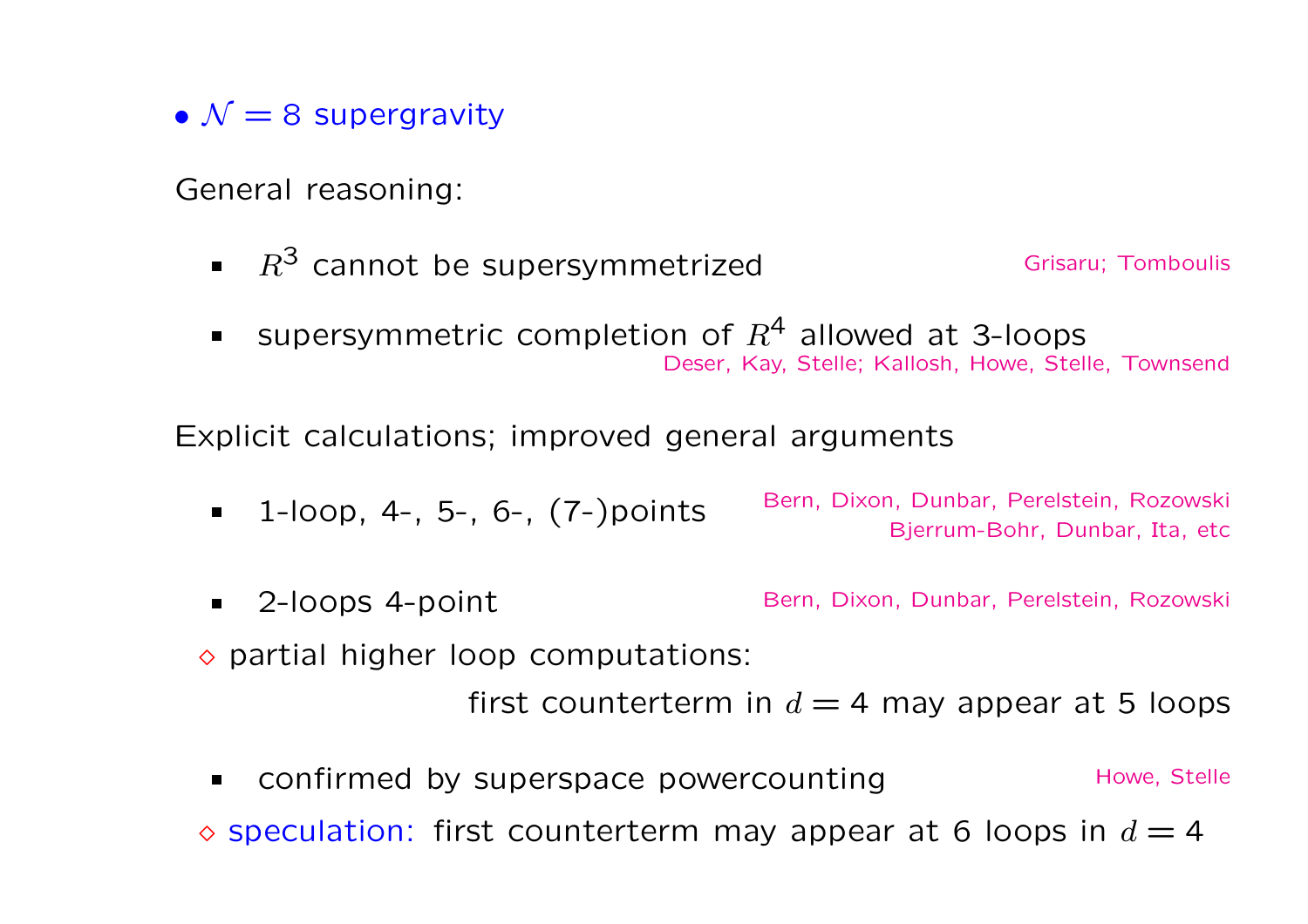String theory; direct and indirect information:

- perturbative
	- 1-loop 4- and 5-points;  $n$ -point expression  $\blacksquare$
	- 2-loops 4-points 'd Hoker, Phong  $\blacksquare$
	- Vanishing theorems (no  $D^{2L}R^4$  above  $L \leq 5$ ) Berkovits  $\blacksquare$
- non-perturbative: use duality symmetries
	- **T**-duality  $(R \leftrightarrow 1/R)$ ,  $SL(2, \mathbb{Z})$ , string theory/M-theory duality Green, Vanhove, Russo, h. Kwon
	- $\Diamond$  conjectured exact 4-graviton effective action of string theory from 1- and 2-loop 11d supergravity calculations
- some issues with reliably extracting supergravity/4d information

The question: Is the quantum theory of the low energy limit of string theory the same as the low energy limit of quantum string theory?

Green, Schwarz Montag 'd Hoker, Phong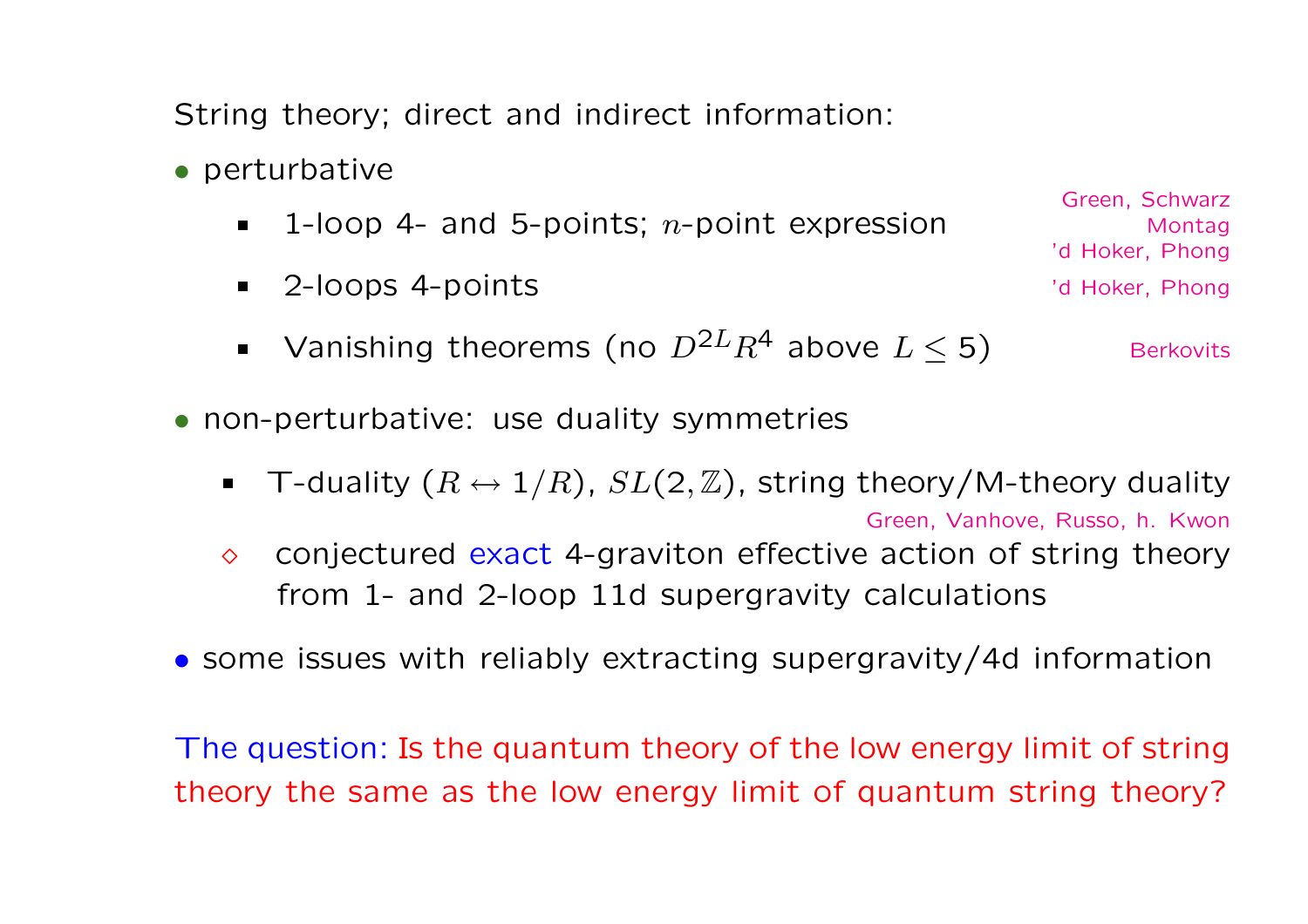Patterns, Field theory calculations and reasons to go to higher loops Main tools: unitarity method and the KLT relations

- **Generalized) Unitarity method:** Bern, Dixon, Dunbar, Kosower
- Feynman diagrammatics:
	- way too general  $-$  applies to any field theory  $\blacksquare$

– allows off-shell external legs

- (gauge) symmetries restored after summation over diagrams  $\blacksquare$
- symmetry-based cancellations appear miraculous  $\blacksquare$
- hides simplicity  $\blacksquare$

e.g. MHV amplitudes in YM theories:  $A_n^{\text{tree}}(+ \cdots + -i + \cdots + -j + \cdots +)$ 

The sum of arbitrarily-many Feynman diagramms yields

$$
A_n^{\text{tree}}(+\cdots + -i + \cdots + -j + \cdots + ) = \frac{\langle ij \rangle^4}{\prod_{i=1}^n \langle i, i+1 \rangle}
$$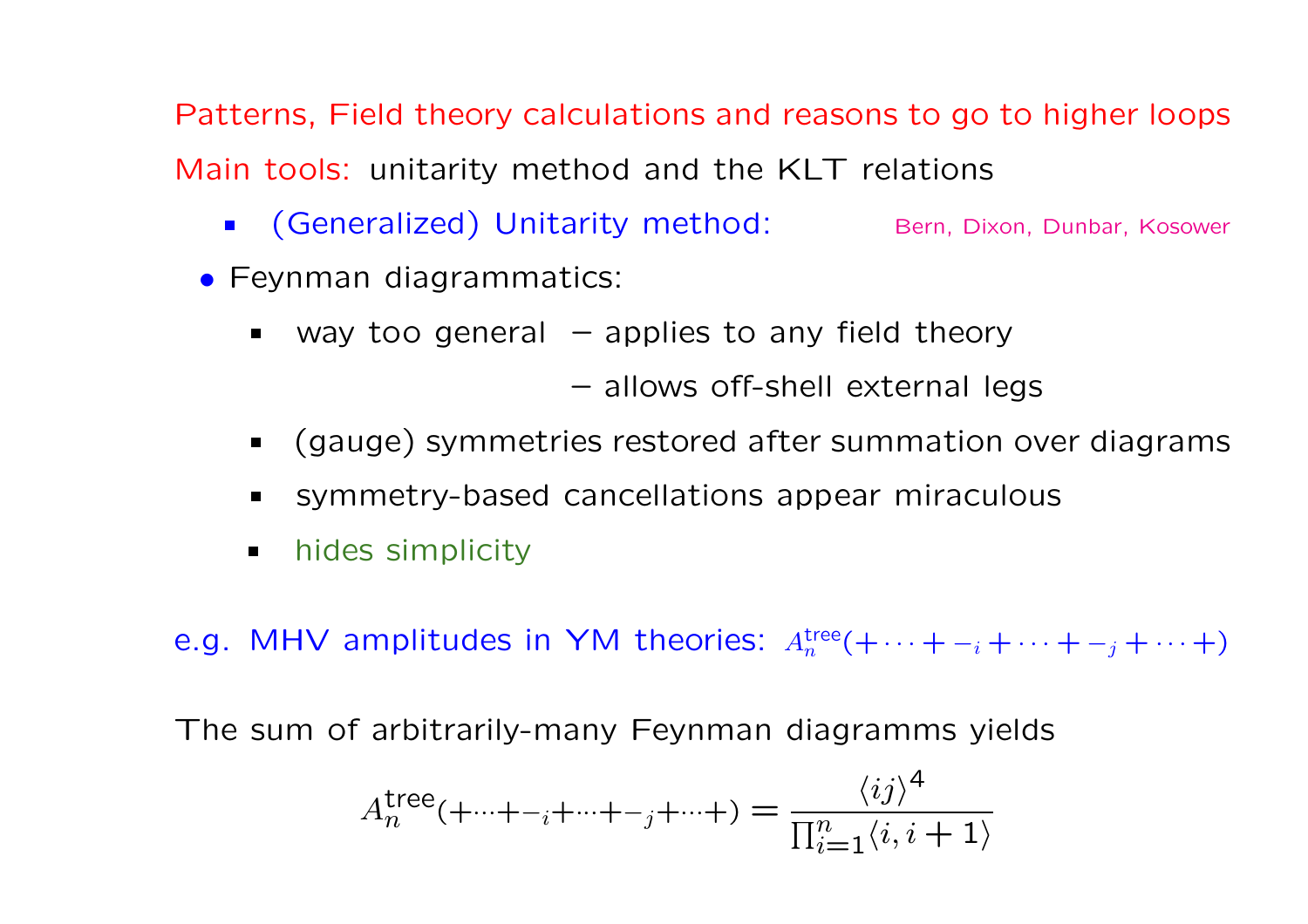Patterns, Field theory calculations and reasons to go to higher loops Main tools: unitarity method and the KLT relations

- (Generalized) Unitarity method: Bern, Dixon, Dunbar, Kosower
- Feynman diagramatics:
	- way too general  $-$  applies to any field theory  $\blacksquare$ 
		- allows off-shell external legs

Unitarity: relation between discontinuity

- (gauge) symmetries restored after summation over diagrams  $\blacksquare$
- symmetry-based cancellations appear miraculous  $\blacksquare$
- hides simplicity  $\blacksquare$

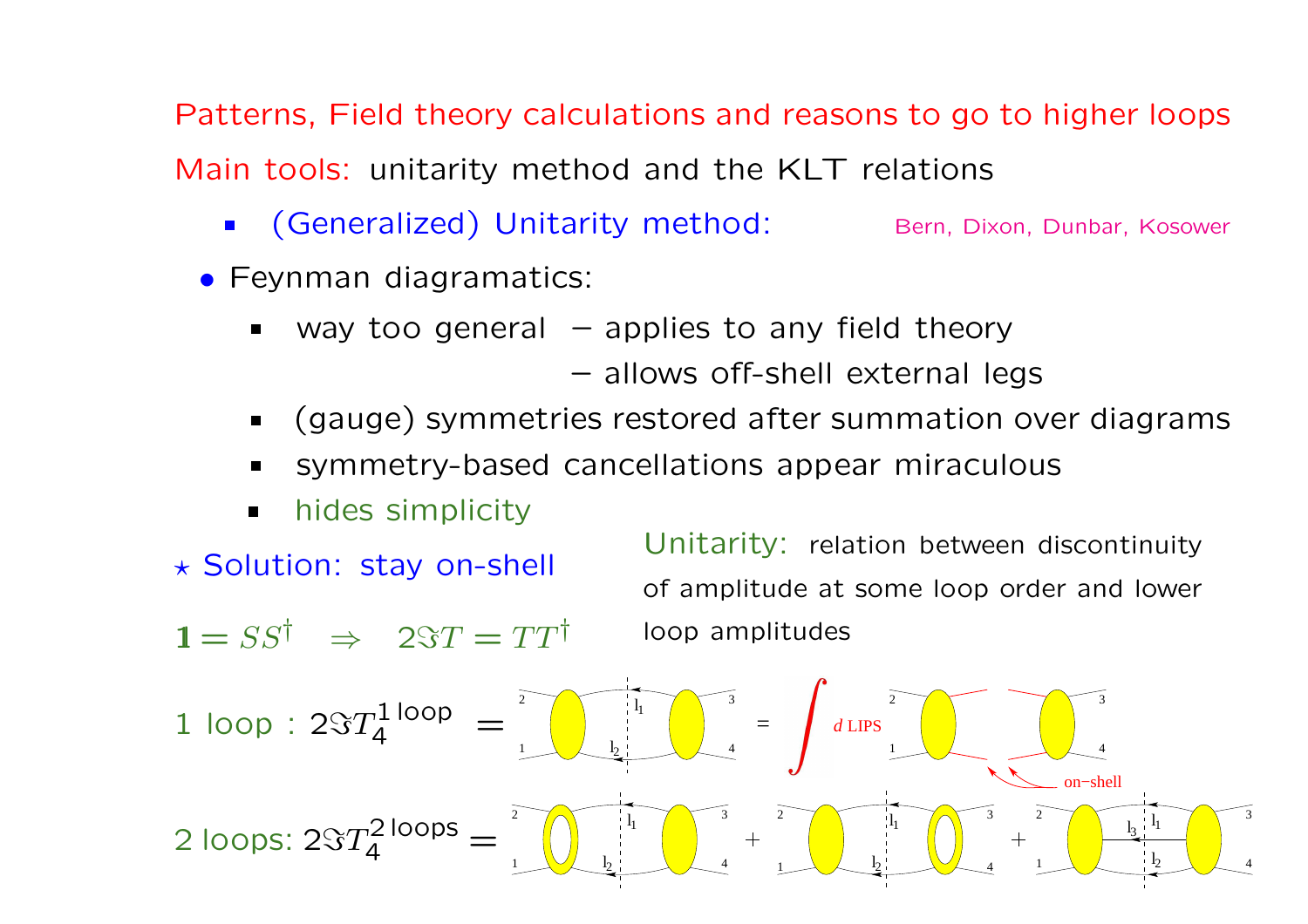Field theory calculations, Patterns and reasons to go to higher loops Main tools: unitarity method and the KLT relations

**Generalized) Unitarity method:** Bern, Dixon, Dunbar, Kosower

 $\Diamond$  Interpret a cut as requiring that the cut propagators are present

 $\rightarrow$  can "cut" several times the same amplitude

- $\rightarrow$  on each side of a generalized cut there is an amplitude
- $\Diamond$  reconstruct full amplitude from its generalized cuts

need D-dimensional cuts to ensure no terms are missing

Key technical point: The (generalized) unitarity method reduces the calculation of on-shell loop amplitudes to knowledge of on-shell tree amplitudes and their products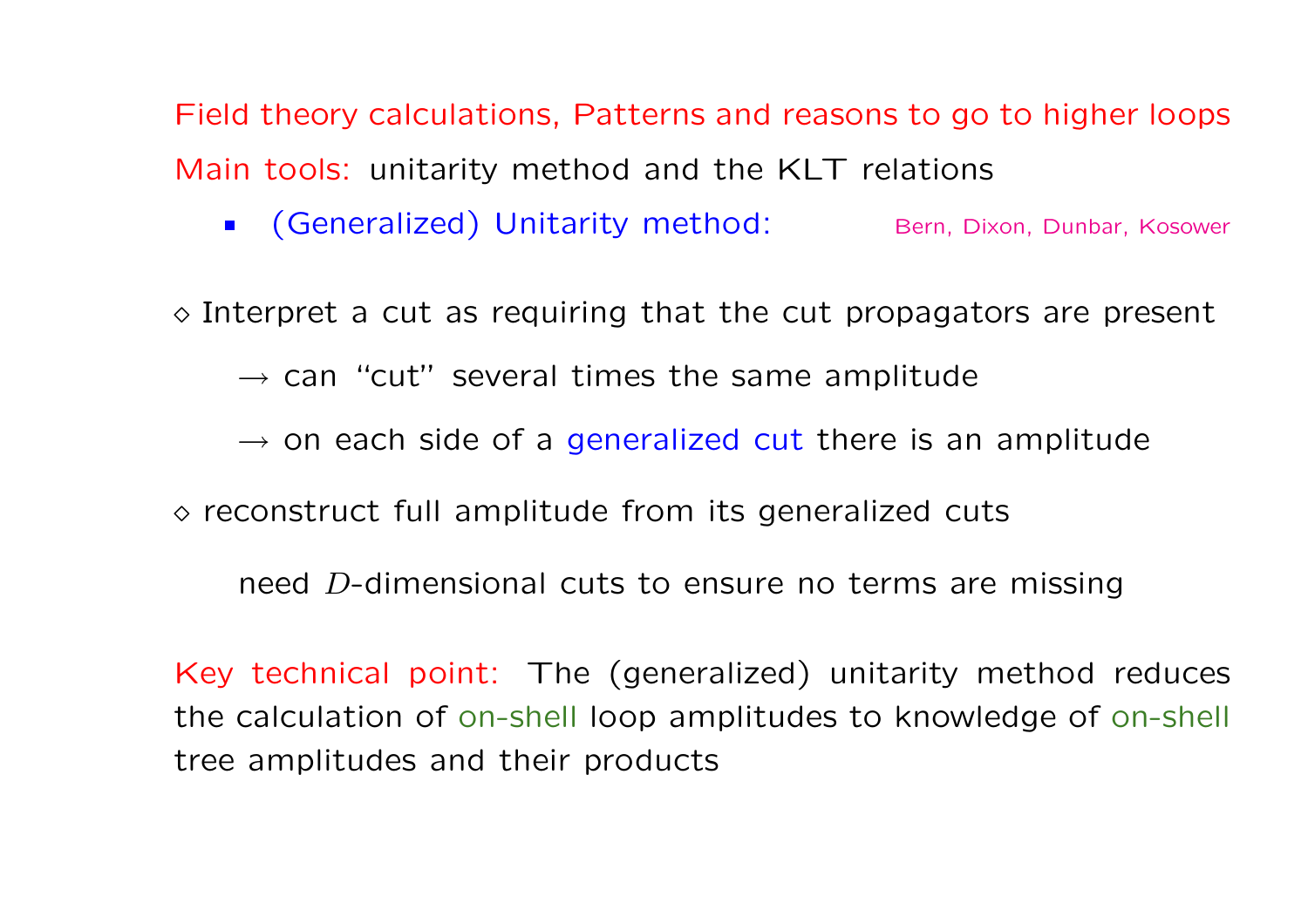Field theory calculations, Patterns and reasons to go to higher loops

**KLT relations:** Kawai, Lewellen, Tye

Derived from string theory tree amplitudes and the observation that closed string states are created by bilinears in operators creating open string states; additional factors due to zero modes

 $\star$  no issues with low energy limit and reduction to 4d

 $\star$  relate  $\mathcal{N} = 4$  SYM and  $\mathcal{N} = 8$  supergravity tree amplitudes

$$
M_4^{\text{tr}}(1,2,3,4) = -is_{12}A_4^{\text{tr}}(1,2,3,4)A_4^{\text{tr}}(1,2,4,3)
$$
  
\n
$$
M_5^{\text{tr}}(1,2,3,4,5) = is_{12}s_{34}A_5^{\text{tr}}(1,2,3,4,5)A_5^{\text{tr}}(2,1,4,3,5) + (2 \leftrightarrow 3)
$$
  
\n
$$
M_6^{\text{tr}} = 12 \text{ terms of the type } s^3A_6A_6
$$

◇ Capture spectrum decomposition  $[N = 8] = [N = 4] \otimes [N = 4]$  $\Diamond$  benefit from recent advances in tree-level SYM calculation  $\Diamond$  Key technical point: in conjunction with the unitarity method, reduce supergravity cuts to SYM cuts!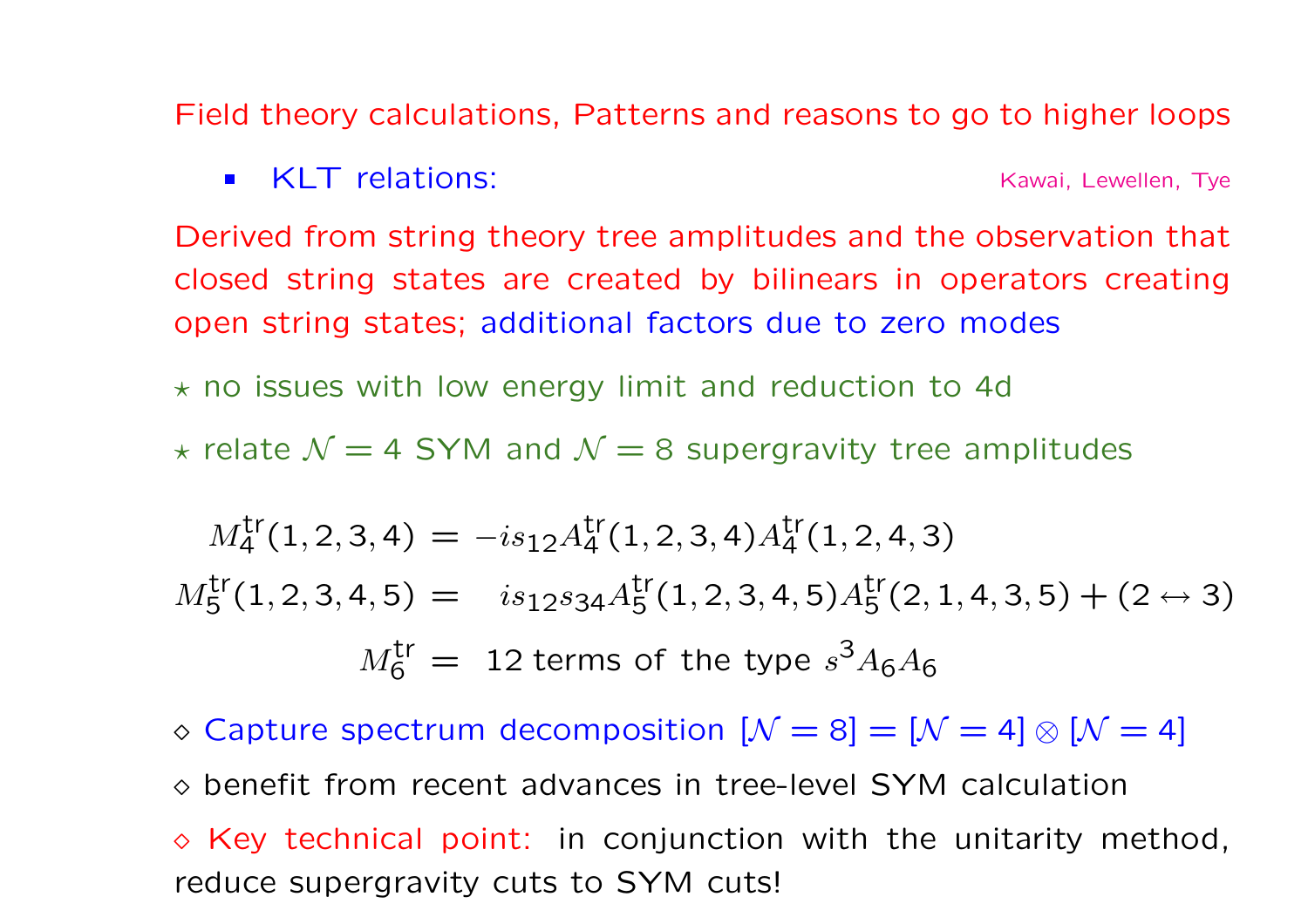$$
\diamond \text{ KLT} + \text{unitarity}
$$
\n
$$
\sum_{\text{gravity sets}} M_{n_1}(...l_1, l_2, l_3...) M_{n_2}(...l_1, l_2, l_3...) = (s_{ij} \text{ factors}) \sum_{\text{KLT terms}} K_{\text{LT terms}} \text{ terms}
$$
\n
$$
\left[ \sum_{\text{SYM sets}} A_{n_1}(...l_1, l_2, l_3...) A_{n_2}(...l_1, l_2, l_3...) \right] \left[ \sum_{\text{SYM sets}} A'_{n_1}(...l_1, l_2, l_3...) A'_{n_2}(...l_1, l_2, l_3...) \right]
$$

- such a decomposition is not manifest at the level of Lagrangian
- Construction of gravity amplitudes is a 4-step process
- 0. identify the cuts that uniquely specify the amplitude of interest
- 1. construct the color-stripped SYM cuts required by the KLT
- 2. construct the gravity cuts
- 3. identify the functions whose generalized cuts reproduce point 2.

Is there an echo of the finiteness of  $\mathcal{N}=4$  SYM?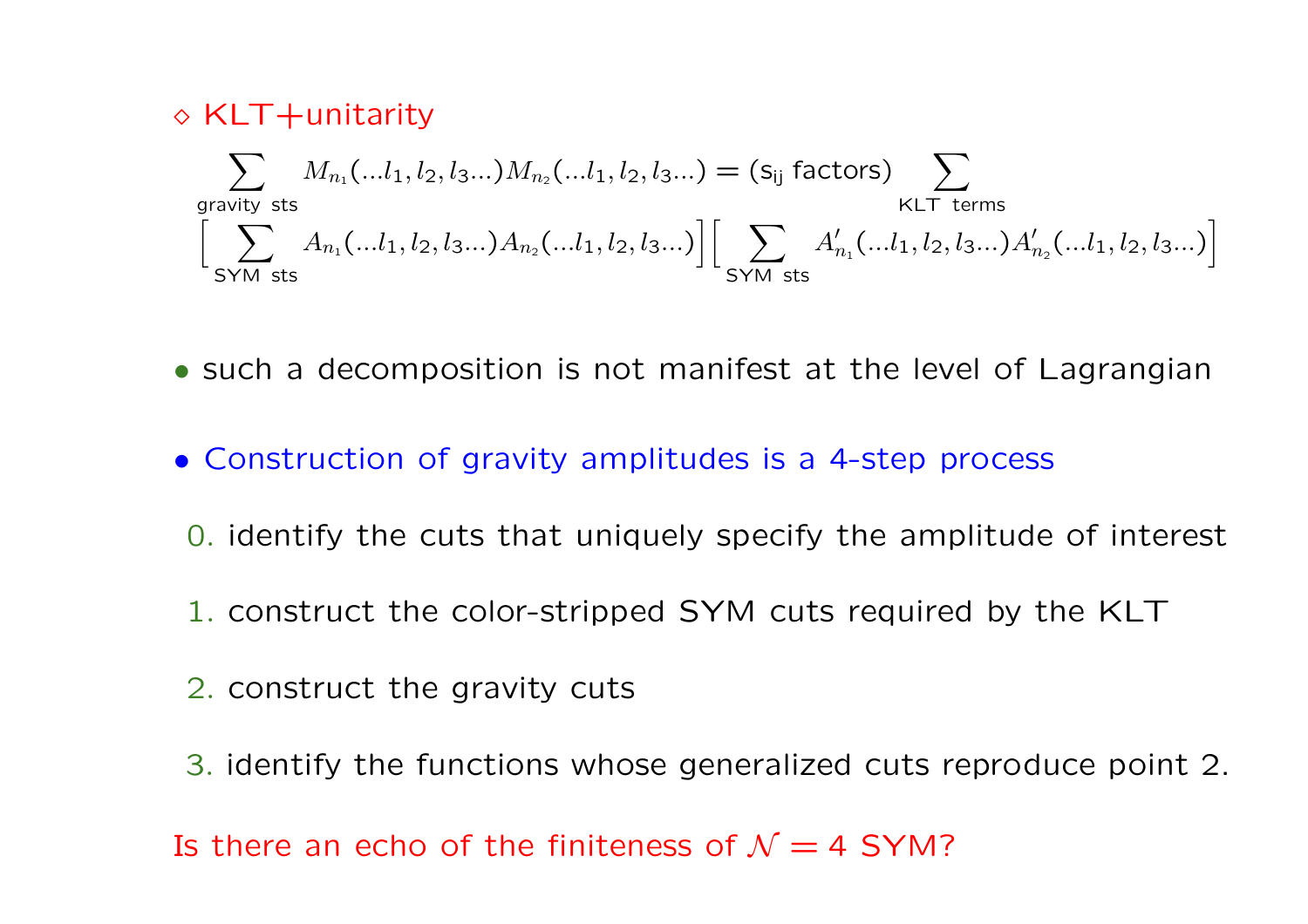Example: 1-loop SYM vs. 1-loop gravity

- $N = 4$  super-Yang-Mills
- two 2-particle cuts:



at least one cut involves a nontrivial sum over all  $\mathcal{N}=4$  states

$$
\sum_{N=4}^{2} \sqrt{\left(\frac{1}{1} \cdot \frac{1}{1} - i s_{12} s_{23}}\right)^2} = -is_{12} s_{23} \sqrt{\left(\frac{3}{1} \cdot \frac{1}{1} - i s_{12} s_{23}}\right)^2} = -is_{12} s_{23} \sqrt{\frac{A_4^{\text{tree}}(1,2,3,4)}{(2l_1 \cdot k_2)(2l_2 \cdot k_4)}}
$$

both cuts contain the same information

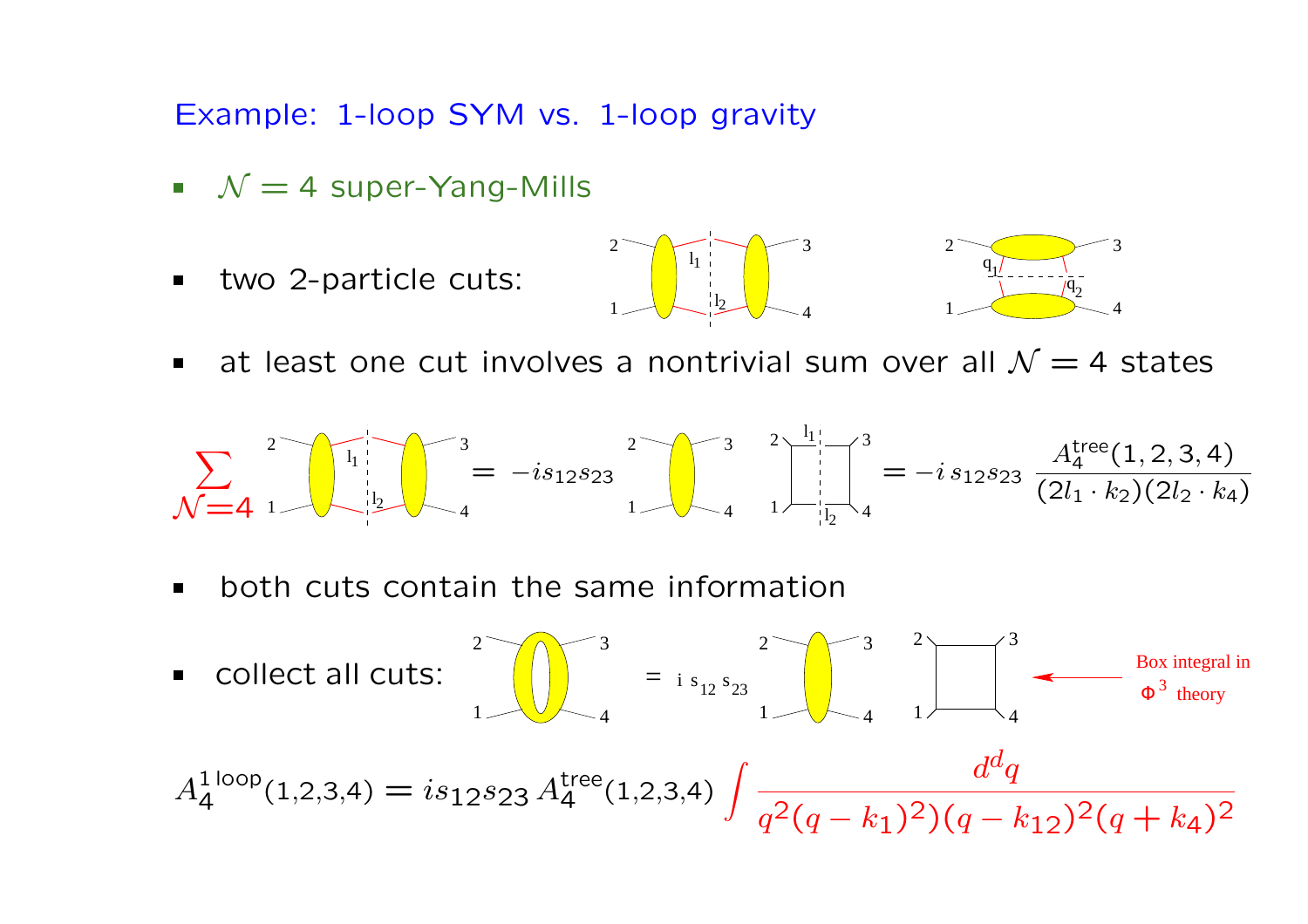- $N = 8$  supergravity
- two 2-particle cuts:  $\blacksquare$



$$
\sum_{N=8} M_4^{\text{tree}}(1, 2, l_1, l_2) M_4^{\text{tree}}(l_2, l_1, 3, 4) =
$$
\n
$$
= -s_{12}^2 \Big[ \sum_{N=4} A_4^{\text{tree}}(1, 2, l_1, l_2) A_4^{\text{tree}}(l_2, l_1, 3, 4) \Big] \Big[ \sum_{N=4} A_4^{\text{tree}}(2, 1, l_1, l_2) A_4^{\text{tree}}(l_2, l_1, 4, 3) \Big]
$$
\n
$$
= (s_{12}s_{23})^2 \frac{s_{12} A_4^{\text{tree}}(1, 2, 3, 4) s_{12} A_4^{\text{tree}}(2, 1, 4, 3)}{(2l_1 \cdot k_2)(2l_2 \cdot k_4)(2l_1 \cdot k_1)(2l_2 \cdot k_3)}
$$
\npartial 
$$
S_{12}s_{13}s_{23} M_4^{\text{tree}}(1, 2, 3, 4) \Big[ \frac{1}{2l_1 \cdot k_1} + \frac{1}{2l_1 \cdot k_2} \Big] \Big[ \frac{1}{2l_2 \cdot k_3} + \frac{1}{2l_2 \cdot k_4} \Big]
$$
\n
$$
= s_{12}s_{13}s_{23} M_4^{\text{tree}}(1, 2, 3, 4) \Big[ \prod_{1 \neq 1}^{2} \Big] \Big[ \prod_{1 \neq 1}^{3} + \prod_{1 \neq 2}^{2} \Big] \Big[ \prod_{1 \neq 3}^{4} \Big]
$$

• cuts contain both overlapping and complementary information

$$
M_4^1 \text{loop}_{(1,2,3,4)} = \left[ s_{12} s_{23} A_4^{\text{tree}}(1,2,3,4) \right]^2 \left[ \begin{array}{c} 2 \\ 1 \end{array} + \left[ \begin{array}{c} 3 & 4 \\ 1 & 1 \end{array} \right] \left[ \begin{array}{c} 2 & 3 \\ 3 & 1 \end{array} \right] \left[ \begin{array}{c} 4 & 1 \\ 2 & 1 \end{array} \right] \right]
$$

¦ Observation: prefactor is square of SYM one

Bern, Dixon, Dunbar, Perelstein, Rozowski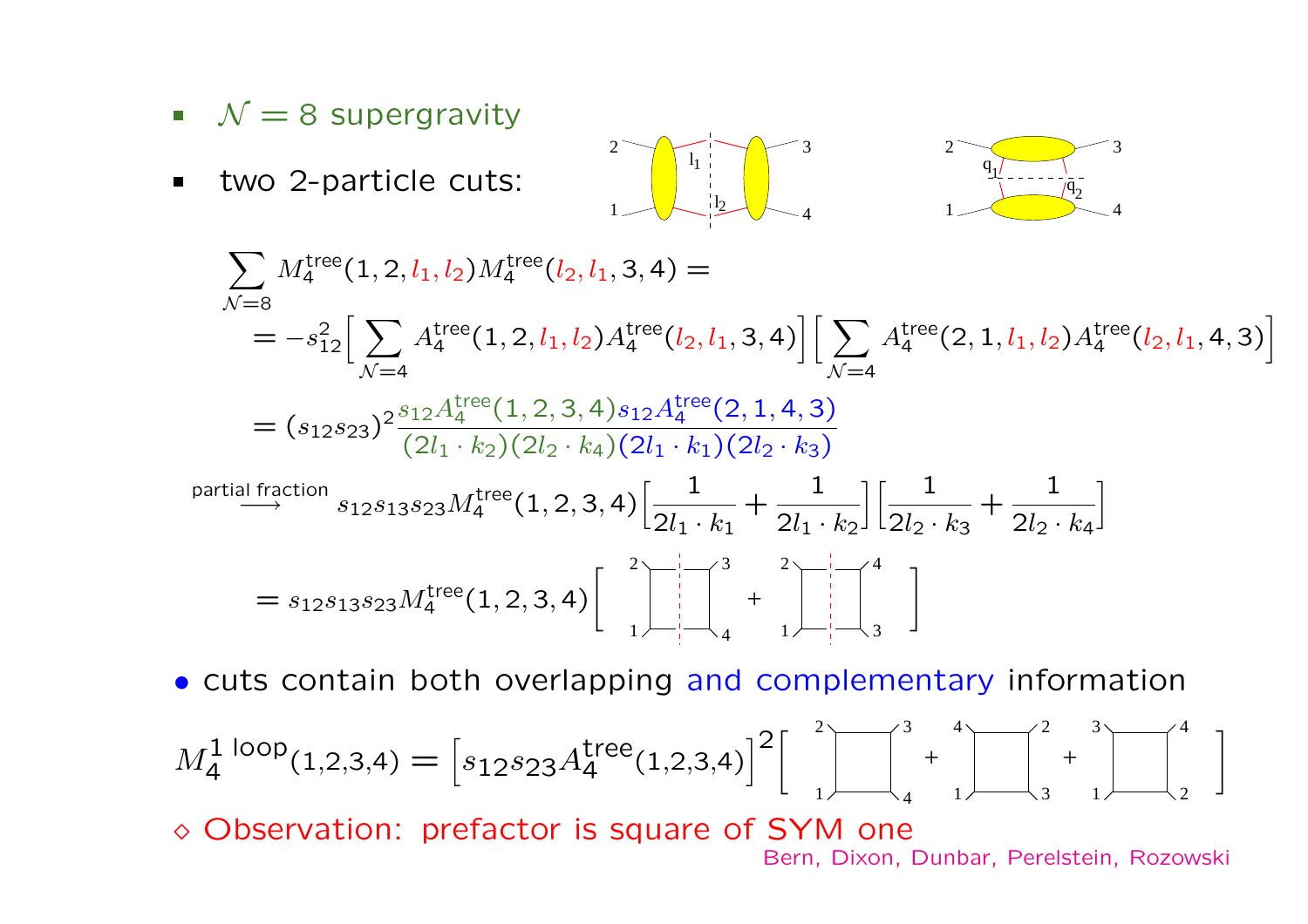◇ This pattern persists at 2-loops Bern, Dixon, Dunbar, Perelstein, Rozowski

■ SYM Bern, Rozowski, Yan Bern, Dixon, Dunbar, Perelstein, Rozowski

$$
\bigodot \bigodot = i^2 s_{12} s_{23} \bigodot \bigodot c_{1} s_{12} \bigodot + c_{2} s_{12} \bigodot + \text{perm's}
$$

supergravity: strip off color and square factors!  $\blacksquare$ Bern, Dixon, Dunbar, Perelstein, Rozowski

$$
\widehat{\bigcup_{i=1}^{n}} = \left[s_{12}s_{23}\bigg\lfloor \bigg\lfloor \bigg\lfloor s_{12}^2 \bigg\rfloor \bigg\lfloor \bigg\lfloor \bigg\lfloor + s_{12}^2 \bigg\rfloor \bigg\lfloor \bigg\lfloor + \text{perm's} \bigg\rfloor \bigg\rfloor \right]
$$

Can this continue? Is it possible to say something about SYM to all loop orders? What are the implications for gravity?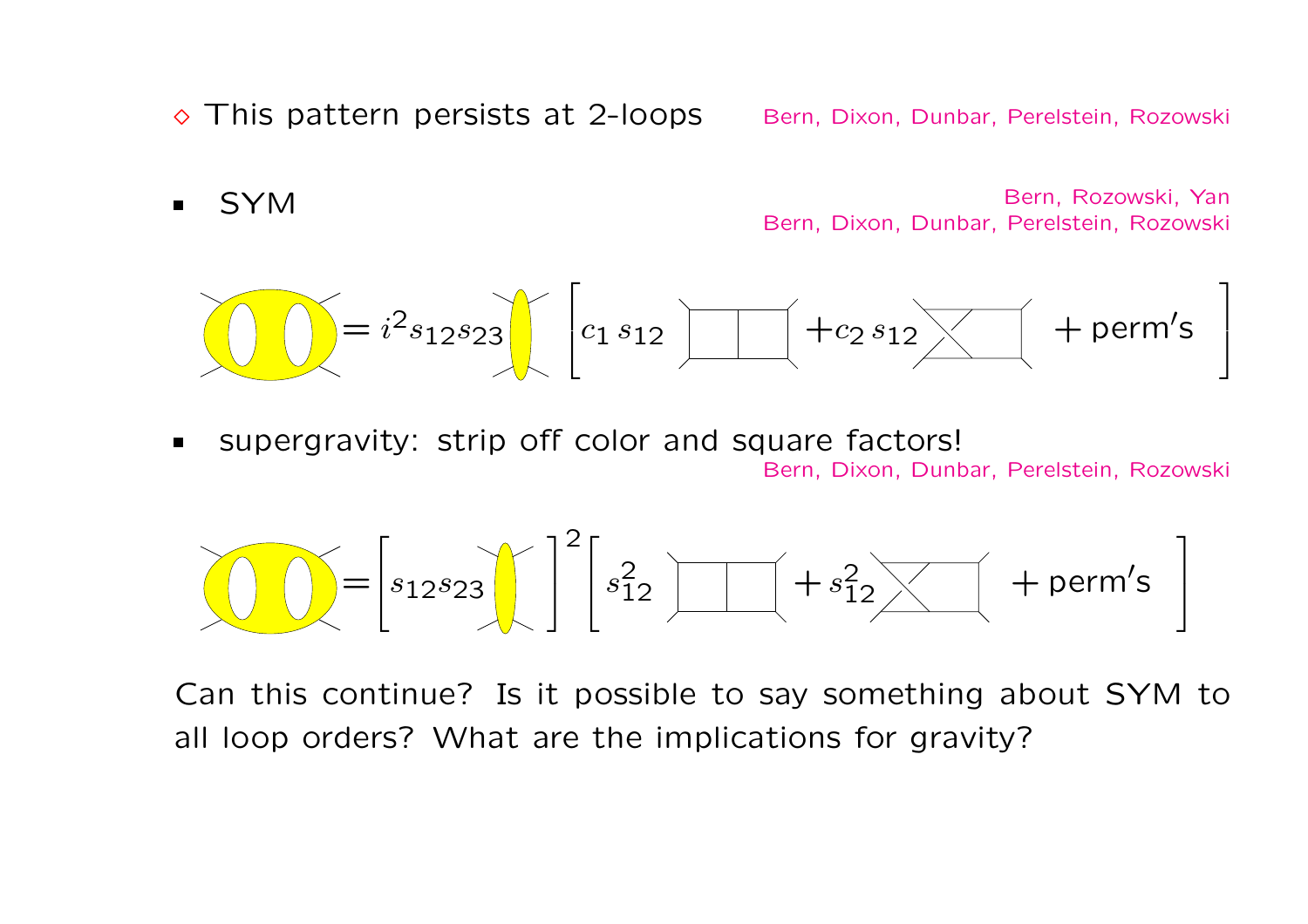SYM mini-iterative structure: 2-particle cuts can be analyzed to all loops and a function reproducing them may be constructed.

Keys:  $-$  two-particle cuts are reproduced by  $\phi^3$  diagrams

– (special) loop amplitudes proportional to tree amplitudes

• The rung rule: add one rung and put in the numerator the square of the sum of momenta of the lines connected by the rung



- gives all diagrams at 1-, 2- and 3-loops
- e.g. L-loop ladder diagrams have coefficient  $s_{12}s_{23}A_4^{\rm tree}\times s_{12}^{L-1}$  $\blacksquare$ 12

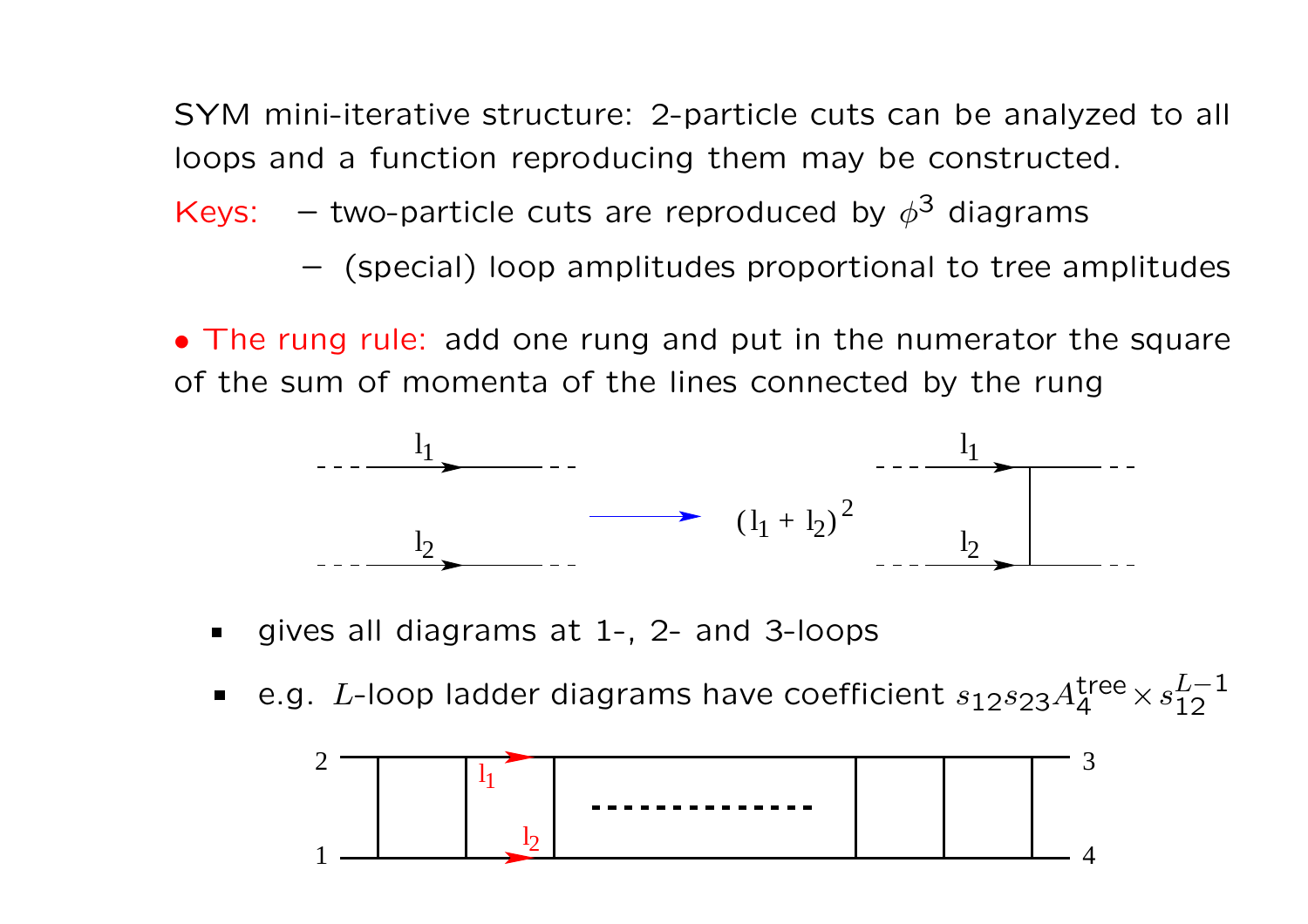$\Diamond$  same can be done for supergravity  $\rightarrow$  gravity rung rule Bern, Dixon, Dunbar, Perelstein, Rozowski



• generates all diagrams which have only two-particle cuts

Examples:

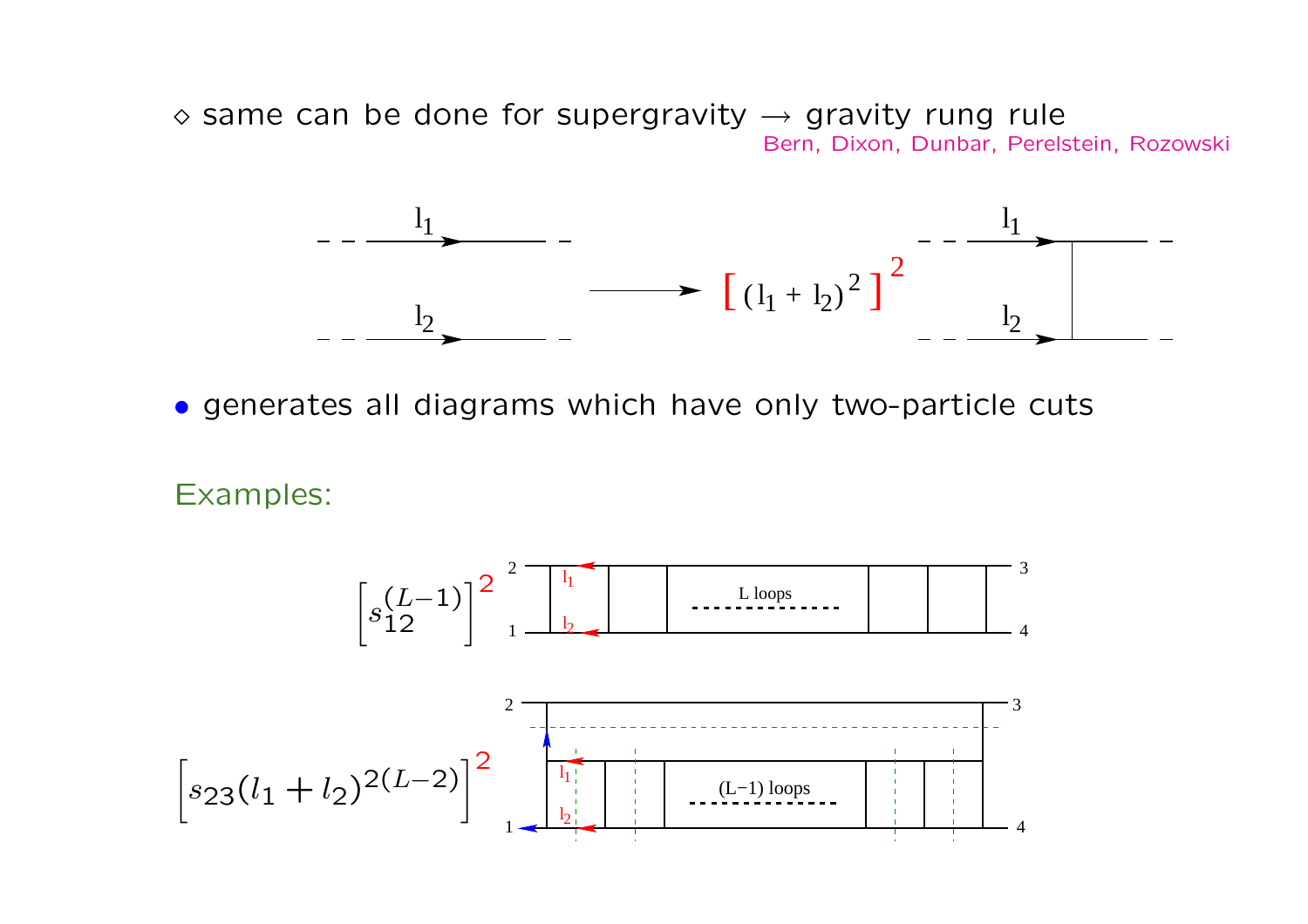• Consequences for UV behvior:

$$
\left[s_{23}(l_1+l_2)^{2(L-2)}\right]^2 \left[\begin{array}{c|c}\n\frac{1}{l_1!} & \frac{1}{l_2!} \\
\frac{1}{l_2!} & \frac{1}{l_1!} \\
\frac{1}{l_2!} & \frac{1}{l_2!} \\
\frac{1}{l_2!} & \frac{1}{l_2!} \\
\frac{1}{l_2!} & \frac{1}{l_2!} \\
\frac{1}{l_2!} & \frac{1}{l_2!} \\
\frac{1}{l_2!} & \frac{1}{l_2!} \\
\frac{1}{l_2!} & \frac{1}{l_2!} \\
\frac{1}{l_2!} & \frac{1}{l_2!} \\
\frac{1}{l_2!} & \frac{1}{l_2!} \\
\frac{1}{l_2!} & \frac{1}{l_2!} \\
\frac{1}{l_2!} & \frac{1}{l_2!} \\
\frac{1}{l_2!} & \frac{1}{l_2!} \\
\frac{1}{l_2!} & \frac{1}{l_2!} \\
\frac{1}{l_2!} & \frac{1}{l_2!} \\
\frac{1}{l_2!} & \frac{1}{l_2!} \\
\frac{1}{l_2!} & \frac{1}{l_2!} \\
\frac{1}{l_2!} & \frac{1}{l_2!} \\
\frac{1}{l_2!} & \frac{1}{l_2!} \\
\frac{1}{l_2!} & \frac{1}{l_2!} \\
\frac{1}{l_2!} & \frac{1}{l_2!} & \frac{1}{l_2!} \\
\frac{1}{l_2!} & \frac{1}{l_2!} & \frac{1}{l_2!} \\
\frac{1}{l_2!} & \frac{1}{l_2!} & \frac{1}{l_2!} \\
\frac{1}{l_2!} & \frac{1}{l_2!} & \frac{1}{l_2!} & \frac{1}{l_2!} \\
\frac{1}{l_2!} & \frac{1}{l_2!} & \frac{1}{l_2!} & \frac{1}{l_2!} \\
\frac{1}{l_2!} & \frac{1}{l_2!} & \frac{1}{l_2!} & \frac{1}{l_2!} \\
\frac{1}{l_2!} & \frac{1}{l_2!} & \frac{1}{l_2!} & \frac{1}{l_2!} \\
\frac{1}{l_2!
$$

Amplitude scaling 
$$
\sim \int d^{DL} l \frac{(l^2)^{n(L-2)}}{(l^2)^{3L+1}}
$$
  $\begin{cases} n = 1 \\ n = 2 \end{cases}$    
Supergravity

convergence: 
$$
\frac{DL}{2} + n(L-2) < 3L + 1
$$
  $\rightarrow$   $\begin{cases} D_c = 2 + \frac{10}{L} & N = 8 \\ D_c = 4 + \frac{6}{L} & N = 4 \end{cases}$ 

 $\star$  counterterm of the type  $D^4R^4$ 

 $\star$  first divergence may appear at  $L = 5$  in  $D = 4$ 

### Is this the end?

- Speculations that first divergence at  $L = 6$  Howe, Stelle  $\blacksquare$
- String theory hints: higher loop counterterm structure different  $\blacksquare$ late 2006: Berkovits; Green, Russo, Vanhove
- Field theory: only from 2-particle cuts: further cancellations? $\blacksquare$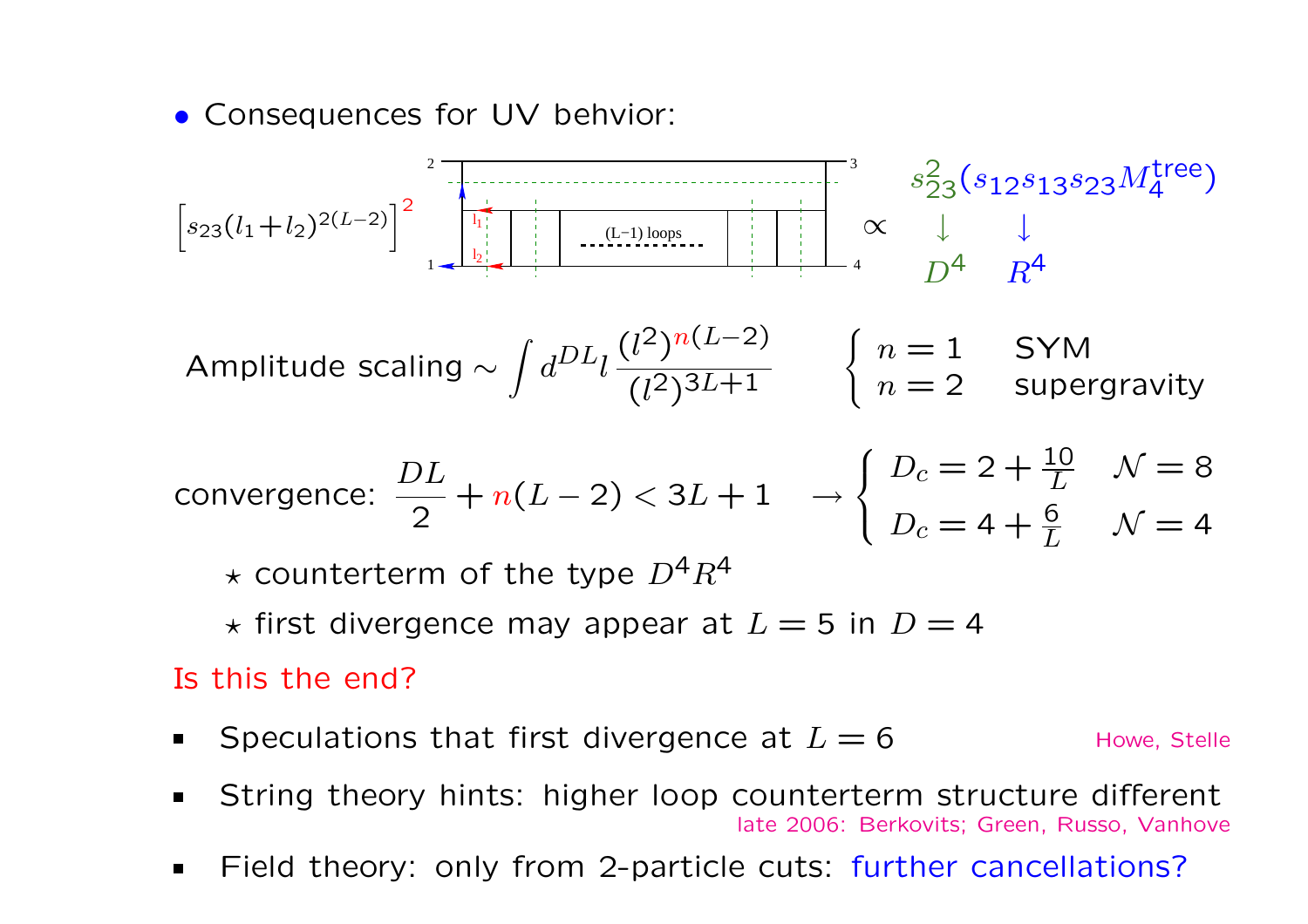The return of 1-loop gravity: higher point amplitudes

 $\mathcal{N} = 8$  1-loop amplitudes analyzed explicitly: 5-, 6- and  $\sim$  7-point: Bjerrum-Bohr, Dunbar, Ita, Perkins, Risager

- all expressed as sum of box integrals
- good arguments that it holds for all 1-loop amplitudes
- formalized in the no-triangle hypothesis Bern, Bjerrum-Bohr, Dunbar Bjerrum-Bohr, Dunbar, Ita, Perkins, Risager
- implications for our story follow through integral reduction:



• one factor of  $l^{\mu}$  in numerator  $\equiv$  one less propagator

N-gon diagram: less that  $(N-4)$  loop momentum numerator factors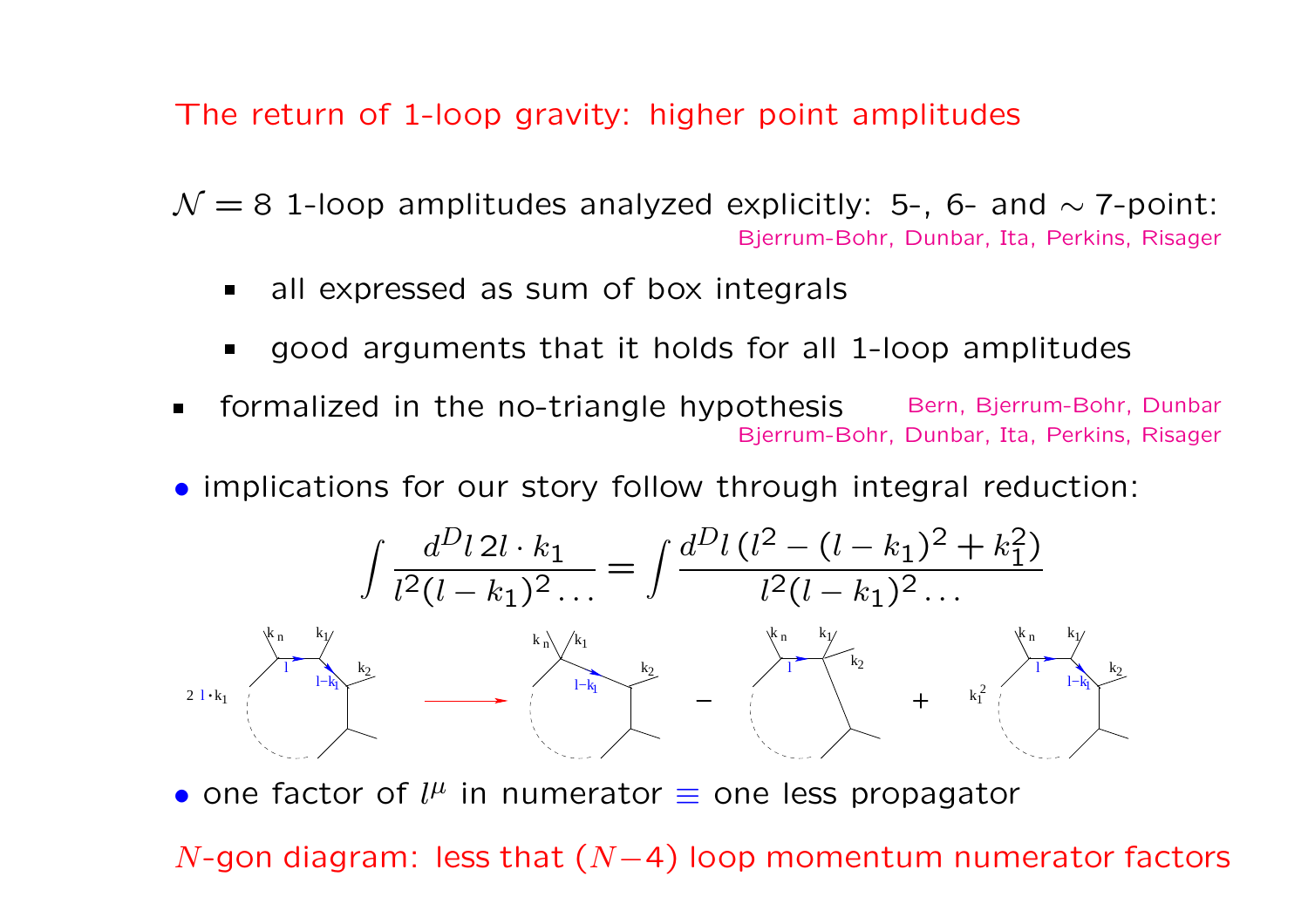So what? – analyze different cut of ladder diagram



L-particle cut with  $(L + 2)$ -gon diagram on one side and  $4(L - 2)$ factors of loop momentum!

- $\star$  contrast with explicit calculation for 5- and 6-point amplitudes
- $\star$  contrast with no-triangle hypothesis to any loop order

more cancellations  $\equiv$  better UV behavior – must be expected too all loop orders!

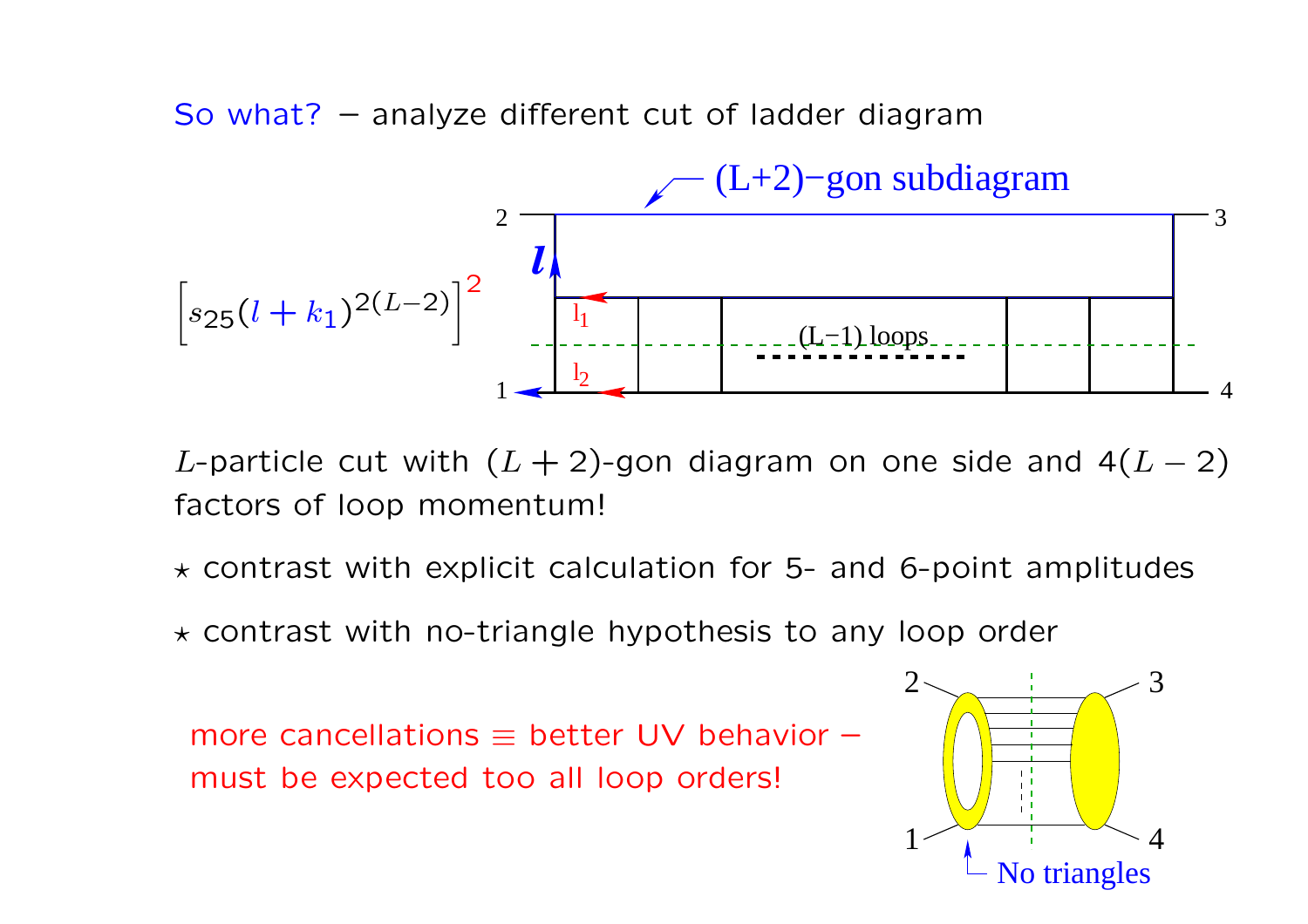First place to look: 3-loops  $-D_c^{\mathcal{N}=4} \neq D_c^{\mathcal{N}=8}$ 

3-particle cut of ladder diagram exposes a 1 loop 5-point amplitude with  $(l + k_1)^4$  in the numerator against explicit calculation/no- $\triangle$  restriction



Slight improvement:

2-particle cut:  $l^2=0 \rightarrow (l+k_1)^4$  might be  $(2\,l \cdot k_1)^2$ 

still trouble with no-triangle restriction

Possible sources of "major" improvement:

- nonplanar contributions (still 2-particle cut constructible)
- diagrams not constructable from 2-particle cuts

Only one way to be sure: explicitly construct the 3-loop integrand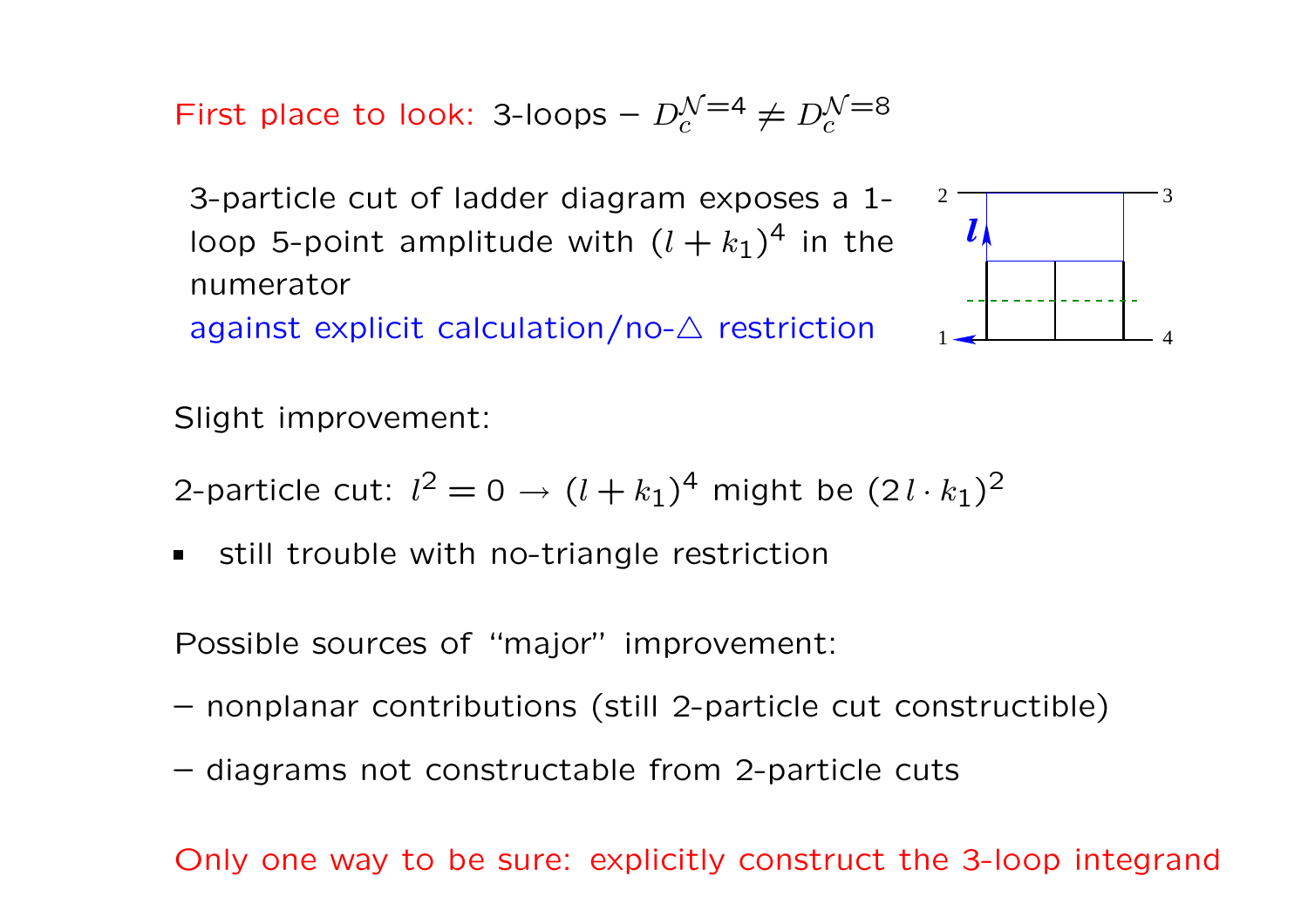#### ... and so we did

Need to analyze 2-, 3- and 4-particle cuts

■ 2-particle cut constructible diagrams



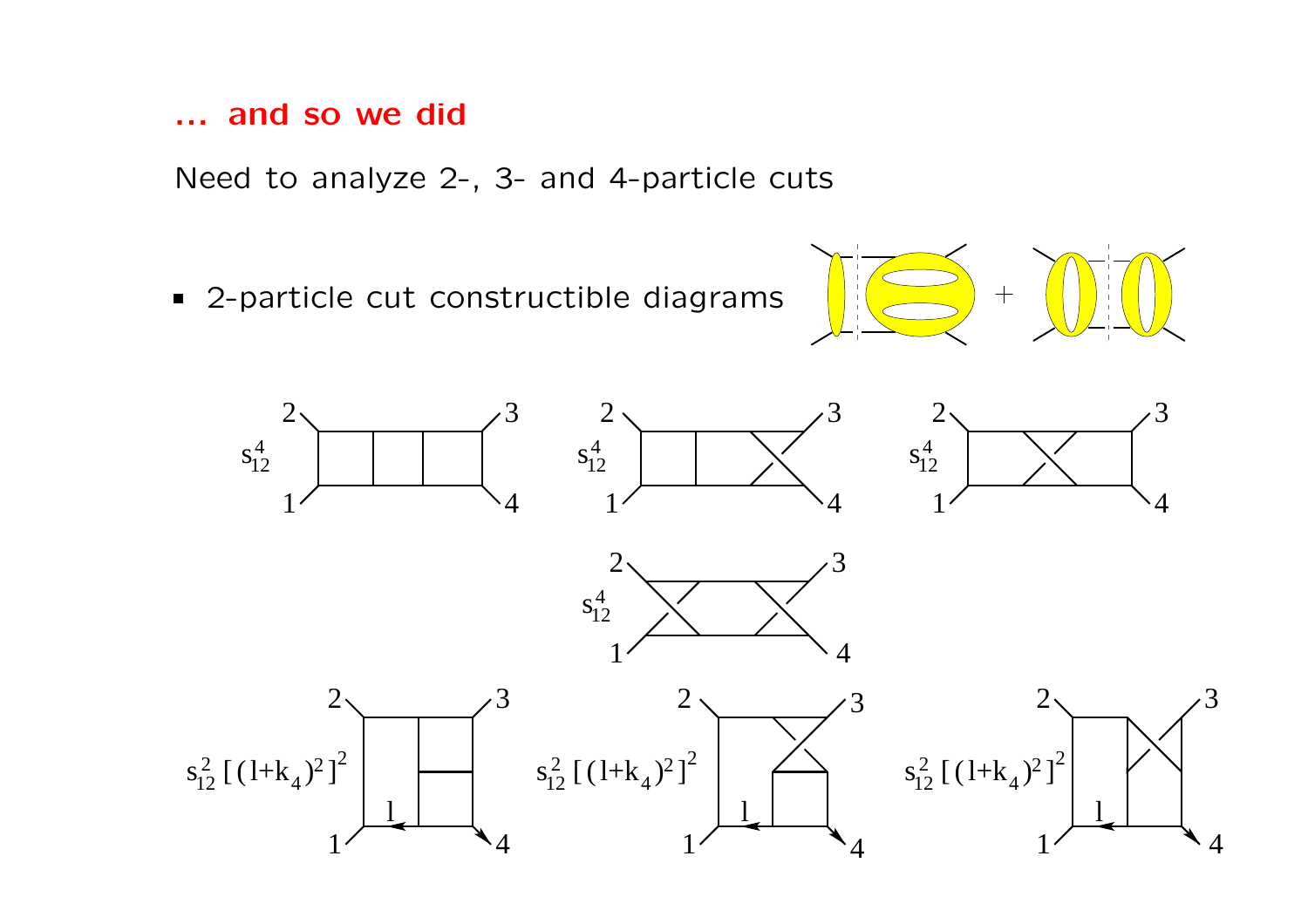■ 3-particle cuts



Use generalized cuts: chop down all the way to tree amplitudes



The plan:

- 1. use KLT to reduce them to planar and nonplanar  $\mathcal{N}=4$  cuts
- 2. construct the relevant  $\mathcal{N}=4$  cuts (rung-rule insufficient)
- 3. reassemble the supergravity cuts
- 4. identify the integral functions that give these cuts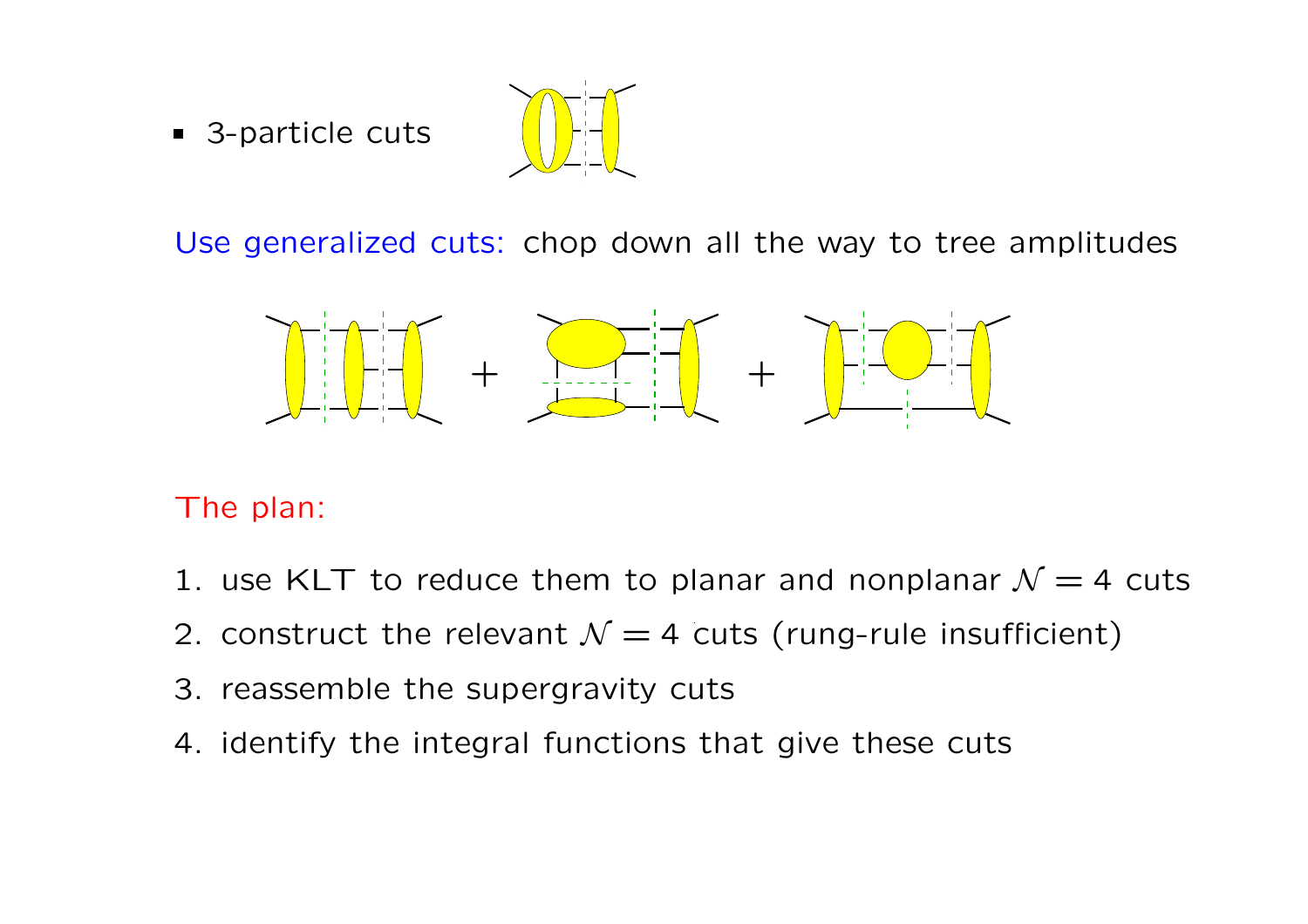additional  $\mathcal{N} = 4$  diagrams and numerator factors

$$
s_{12}\left[(l_{1} + l_{2})^{2} - l_{5}^{2}\right] + s_{23}\left[(l_{3} + l_{4})^{2} - l_{6}^{2}\right] + s_{12}s_{23}
$$
  
\n
$$
s_{12}(l_{1} + l_{2})^{2} - s_{23}(l_{3} + l_{4})^{2} + \frac{1}{3}(s_{12} - s_{23})l_{5}^{2}
$$
  
\n
$$
s_{12}(l_{1} + l_{2})^{2} - s_{23}(l_{3} + l_{4})^{2} + \frac{1}{3}(s_{12} - s_{23})l_{5}^{2}
$$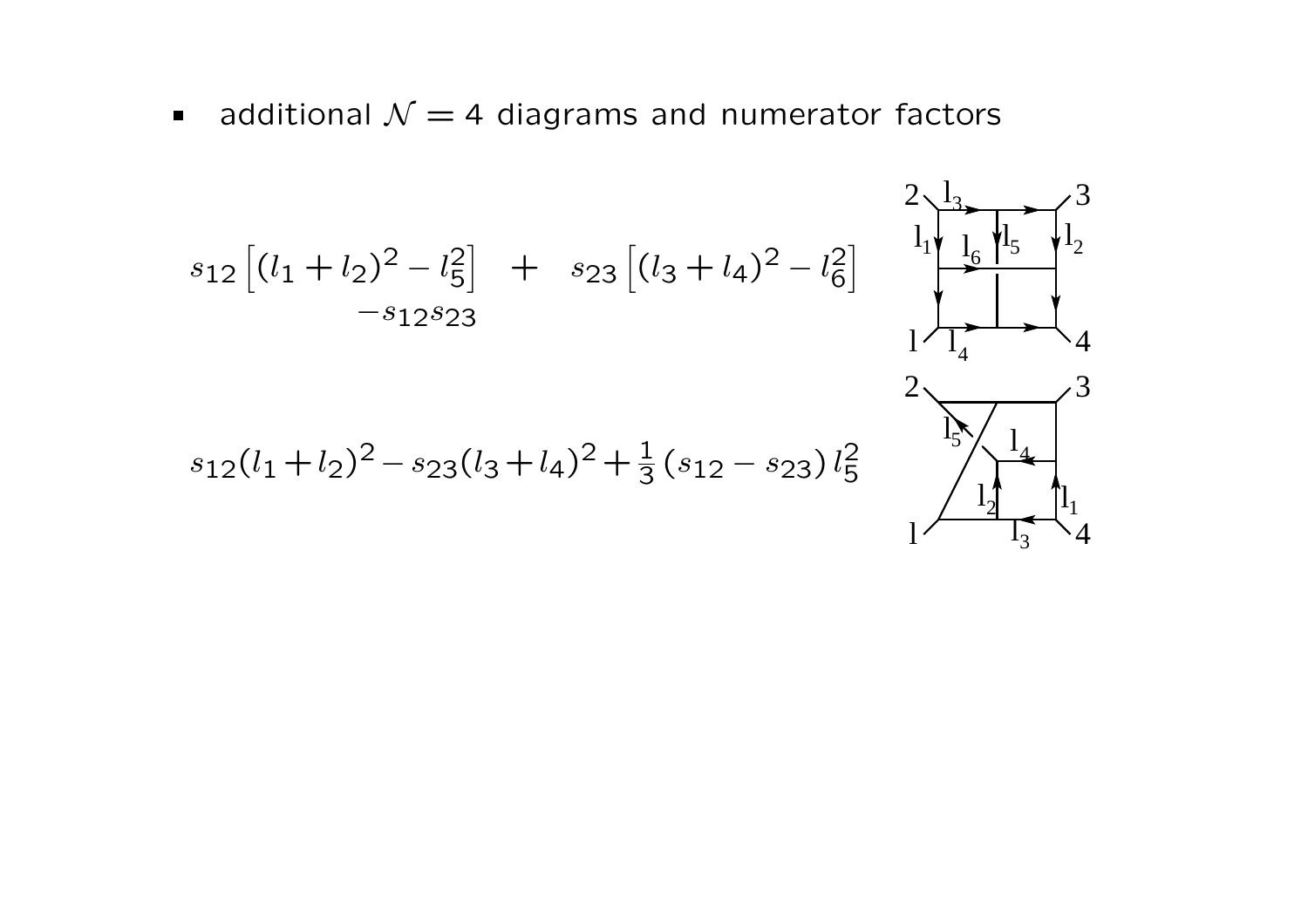additional  $\mathcal{N} = g$  supergravity diagrams and numerator factors  $\blacksquare$ 

$$
[s_{12}(l_{1} + l_{2})^{2} + s_{23}(l_{3} + l_{4})^{2} - s_{12}s_{23}]^{2}
$$
  
\n
$$
-s_{12}^{2}(2((l_{1} + l_{2})^{2} - s_{23}) + l_{5}^{2})l_{5}^{2}
$$
  
\n
$$
-s_{23}^{2}(2((l_{3} + l_{4})^{2} - s_{12}) + l_{6}^{2})l_{6}^{2}
$$
  
\n
$$
-s_{12}^{2}(2l_{7}^{2}l_{2}^{2} + 2l_{1}^{2}l_{8}^{2} + l_{2}^{2}l_{8}^{2} + l_{1}^{2}l_{7}^{2})
$$
  
\n
$$
-s_{23}^{2}(2l_{3}^{2}l_{10}^{2} + 2l_{9}^{2}l_{4}^{2} + l_{10}^{2}l_{4}^{2} + l_{3}^{2}l_{9}^{2})
$$
  
\n
$$
+2s_{12}s_{23}l_{5}^{2}l_{6}^{2}
$$

 $\overline{a}$ 

 $\overline{a}$ 

−



 $l_1$ 

 $\mathbf{l}_{7}$ 

l

 $\mathbf{l}_1$ 

 $\mathbf{l}_{8}$ 

4

4

 $l_6$  |  $l_5$  |  $l_2$ 

 $\overline{1}_{10}$ 

 $\frac{1}{5}$ 

 $\frac{1}{9}$ 

 $2\sqrt{3}$   $1$ <sub>9</sub>  $\angle$  3

6

 $\overline{l_4}$ 

 $\frac{1}{3}$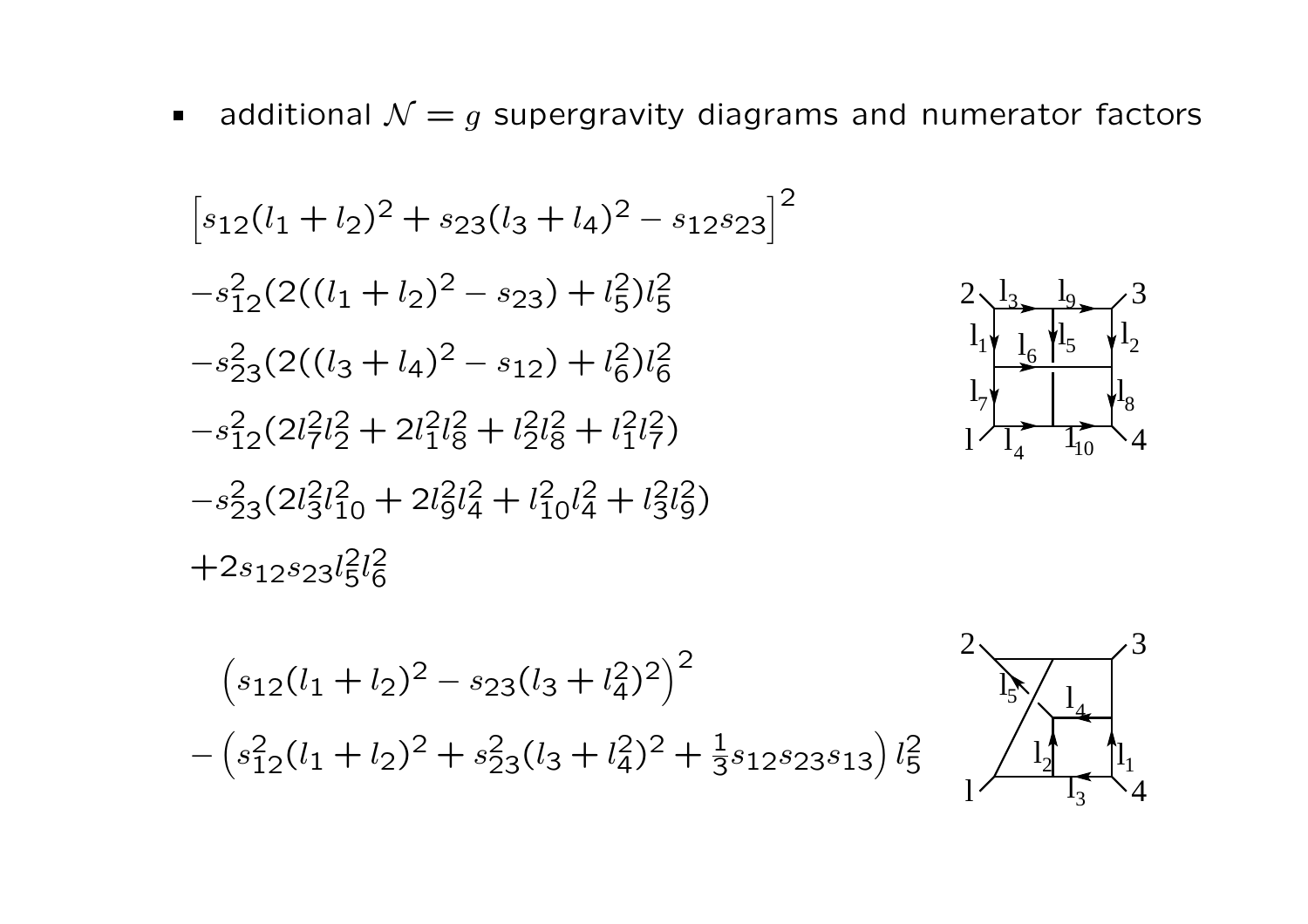four-particle cuts:  $\blacksquare$ 



- easy to draw and hard to evaluate ( $\sim$  8M)
- ideally they would be the starting point
- in present case:
	- powercounting arguments that they bring nothing new
	- higher generalized cuts that support these arguments

 $\circ$  calculation: the result from 2- and 3-particle cuts is complete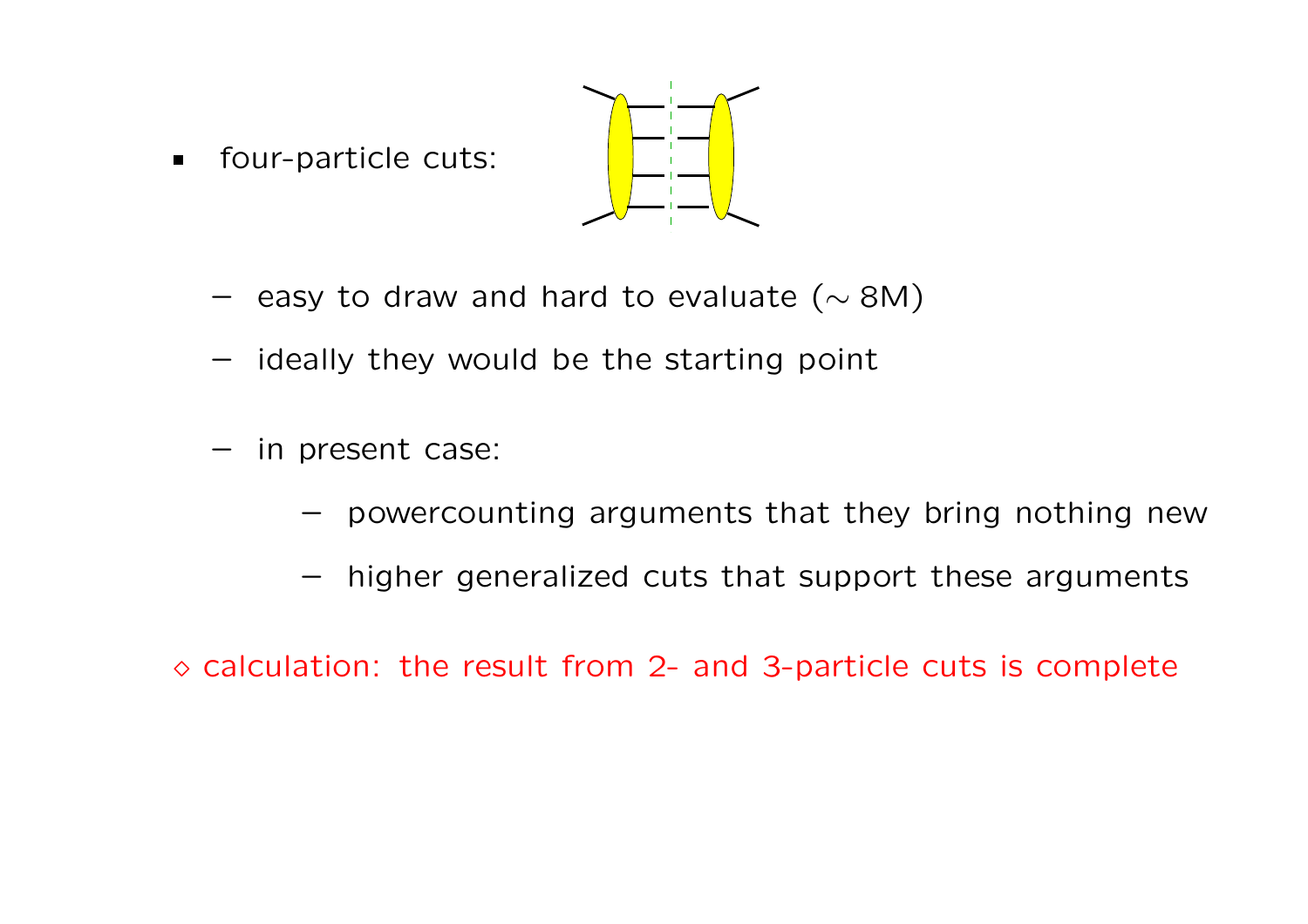### UV behavior

Leading UV divergence  $\leftrightarrow$  leading term at small external momenta

- all diagrams become vacuum diagrams with doubled propagators  $\blacksquare$
- exposes triangle subdiagrams  $\blacksquare$

For example:



the diagrams with loop momenta in the numerators determine the leading UV behavior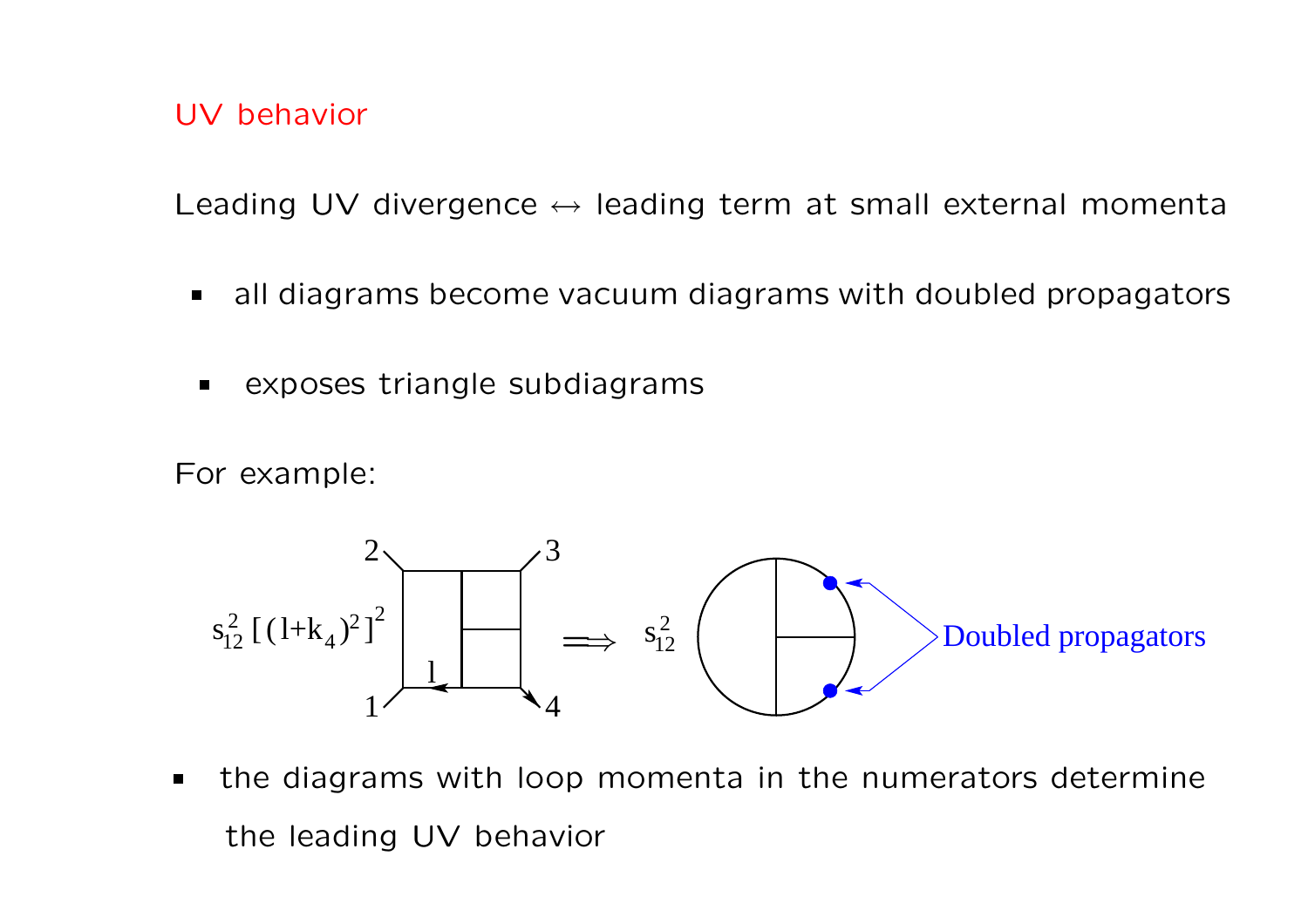## Vacuum diagrams and their origin

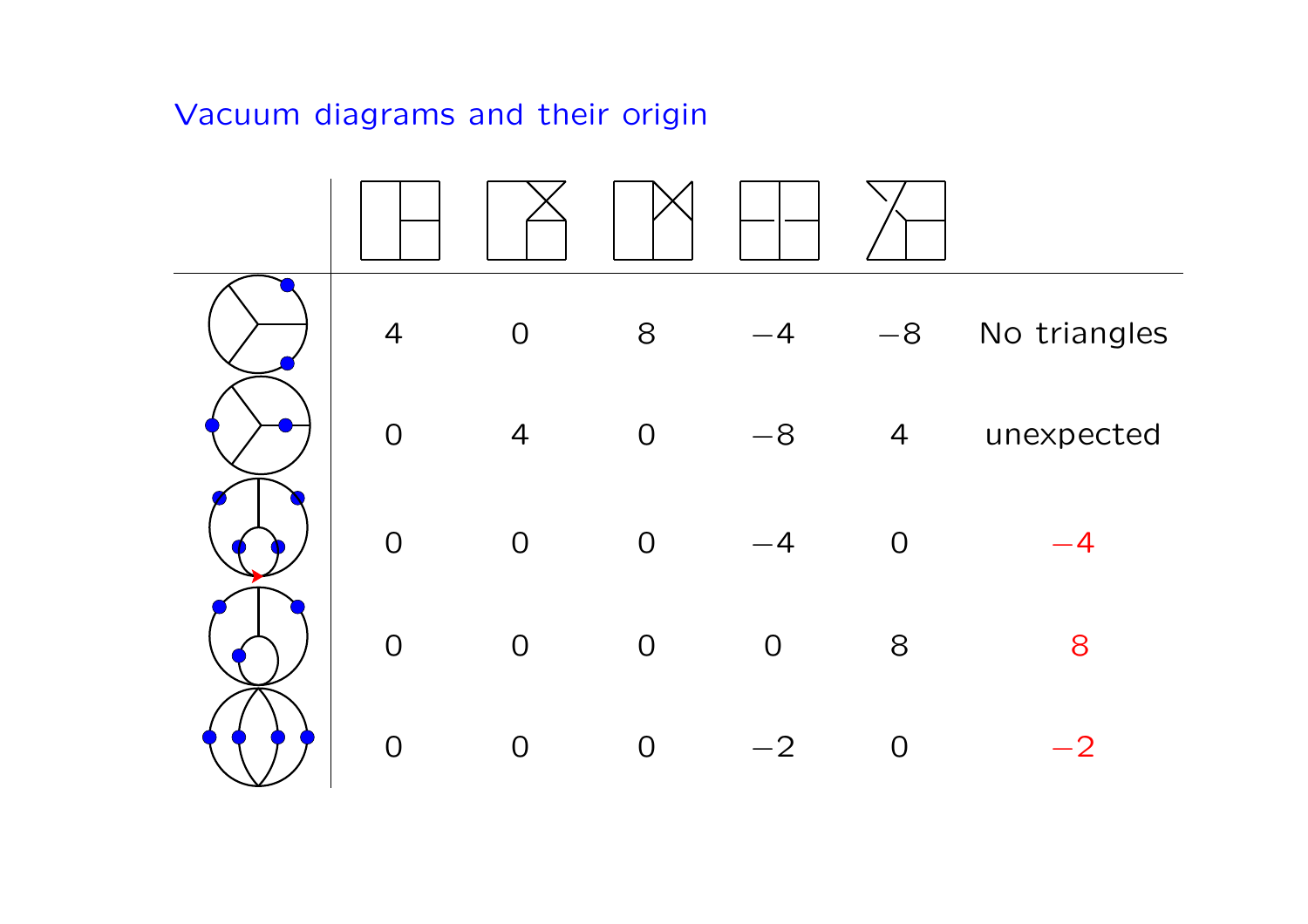Momentum conservation identity:

$$
\bigodot = \frac{1}{2} \left[ \bigodot + \bigodot \right] = \frac{1}{2} \left[ - \bigodot + 4 \bigodot \right]
$$

¦ Leading UV divergence cancels algebraically!

- ¦ First subleading term also cancels (more complicated)
- $\Diamond$  Cancellations beyond no-triangle behavior
- $\Diamond$  First nonzero contribution has 2 loop momenta in the numerator
	- the same as for  $\mathcal{N}=4$  SYM
	- $D_c$  consistent with SYM powercounting at 3 loops

 $\diamond$  extrapolate to all loops w/o further improvement:  $D_c = 2 +$ 12 L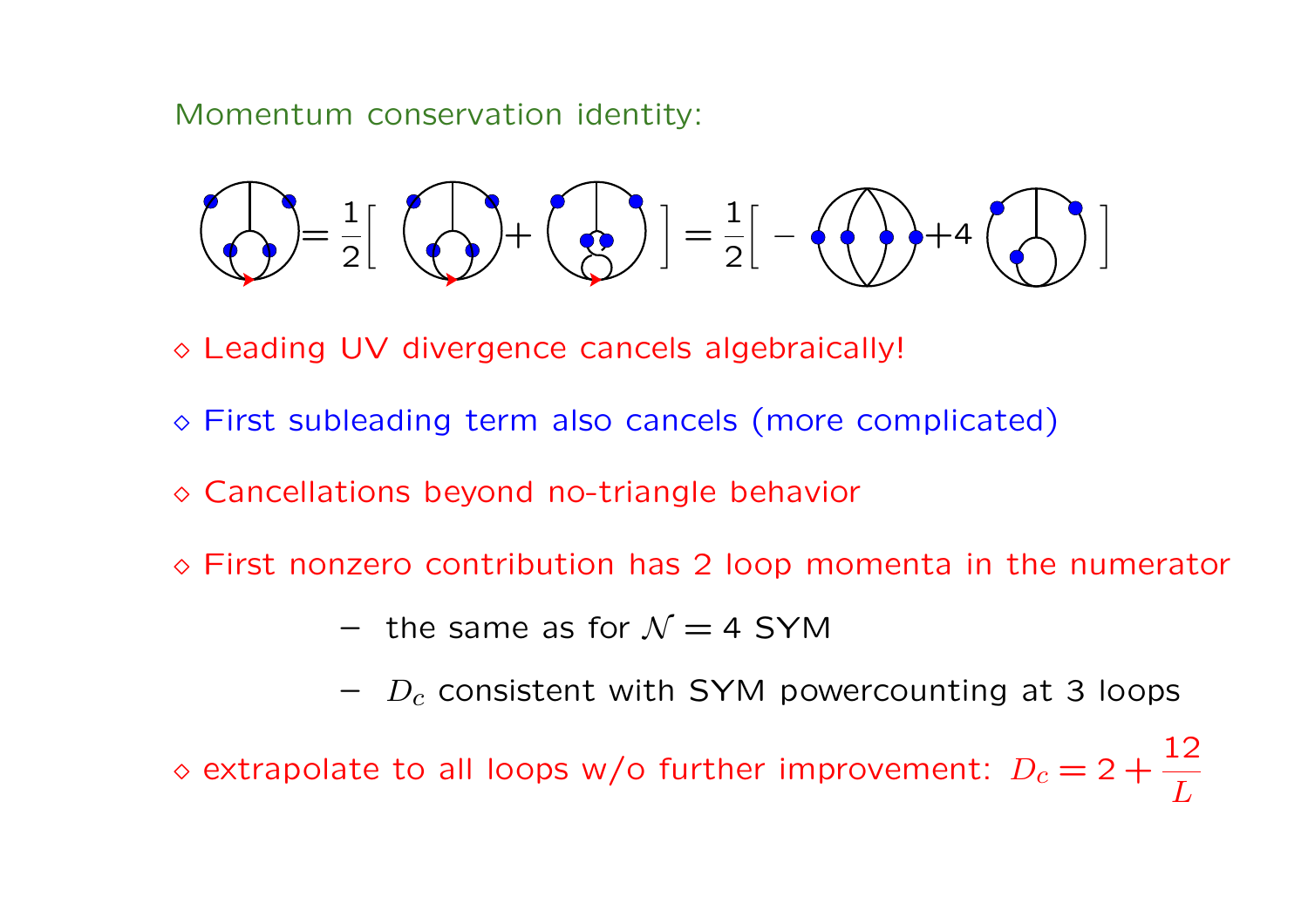## **Outlook**

• Main message: 2-particle cut power counting

$$
D_c = 2 + \frac{10}{L}
$$

is improved at 3-loops through rather miraculous cancellations to

 $D_c = 6$ 

which to this order is the same as for  $\mathcal{N} = 4$  SYM

$$
D_c = 4 + \frac{6}{L}
$$

- Consistency with no-triangle behavior
- Arguments that improvement persists at higher loops
- Will the  $\mathcal{N} = 4$  SYM powercounting hold for  $\mathcal{N} = 8$  supergravity to all loop orders? Because of symmetry? dynamics?
- First point-like fine theory of quantum (super)gravity?